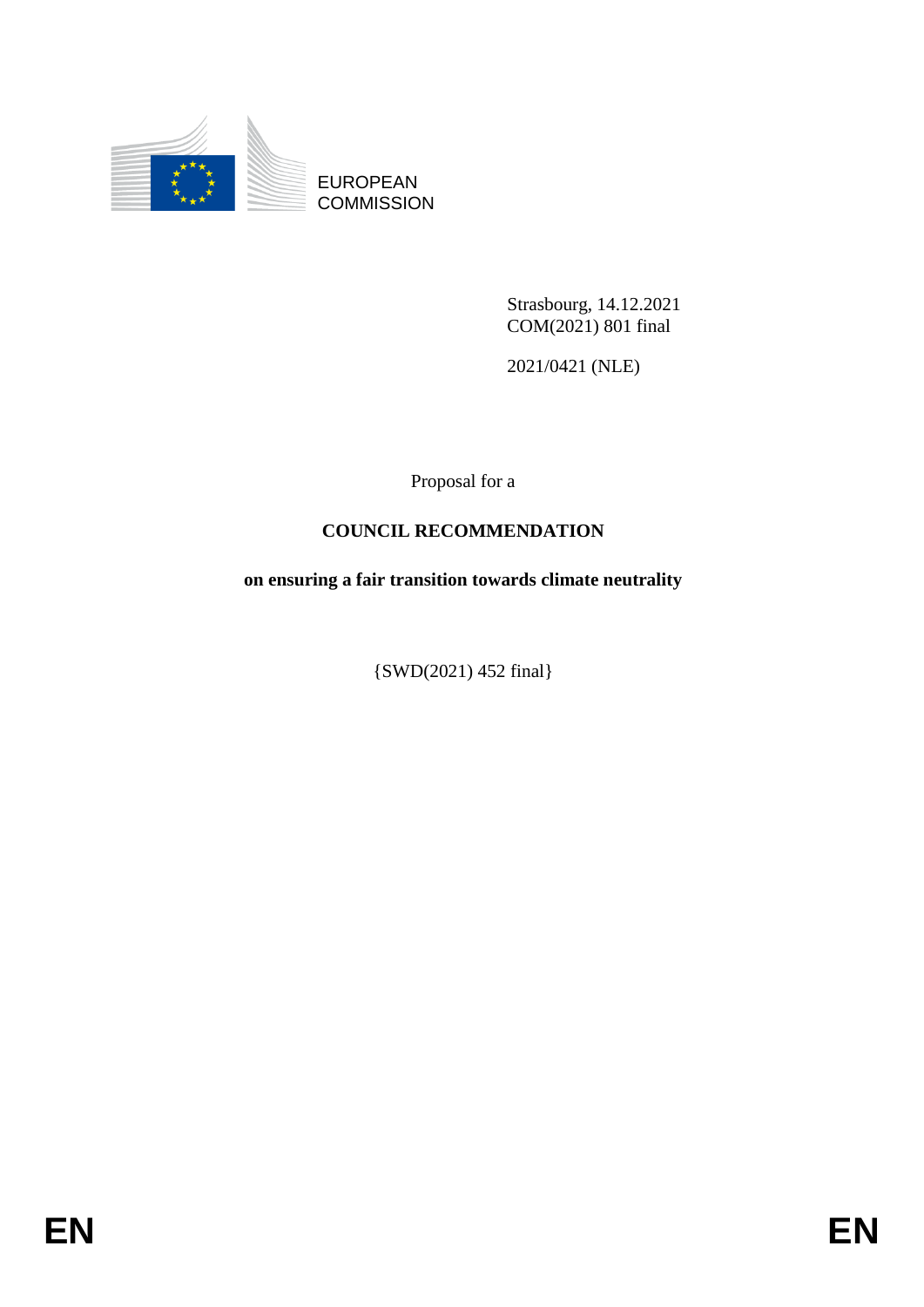## **EXPLANATORY MEMORANDUM**

#### **1. CONTEXT OF THE PROPOSAL**

#### **• Reasons for and objectives of the proposal**

The European Green Deal<sup>1</sup> ('the Green Deal') launched a new strategy to transform the European Union into a sustainable, fair and prosperous society, with a modern, circular and competitive economy and zero net emissions of greenhouse gases in 2050. It underlines the Commission's commitment to tackle climate change and environmental degradation and to deliver on the objectives adopted under the United Nations Framework Convention on Climate Change (the 'Paris Agreement') to keep the global temperature increase well below 2°C and pursue efforts to keep it to 1.5°C. The cost of non-action on climate and environmental policy would be immense for people, in particular those in vulnerable situations, in terms of living standards, health and wellbeing. With a view to the path to net zero emissions, the need for a fair transition is an integral part of the Green Deal which underlined that no person and no place should be left behind.

In June 2021, the Council of the European Union and the European Parliament adopted the 'European Climate Law'<sup>2</sup> , which sets out the binding objective of climate neutrality in the Union by  $2050<sup>3</sup>$ , and a binding intermediate target of a net domestic reduction in greenhouse gas emissions of at least 55% compared to 1990 levels by 2030. To deliver on these targets, the Commission proposed the 'Fit for 55' legislative package in July 2021. The package comprises a coherent set of measures in legislative proposals. Among these, the package puts forward a proposal for establishing a new Social Climate Fund<sup>4</sup> of EUR 72.2 billion for the period 2025-2032 to support vulnerable households, transport users and micro-enterprises affected by the introduction of emissions trading for fuels used in road transport and buildings.

Fairness and solidarity are defining principles of the European Green Deal. At the international level, Member States have endorsed in particular the UN Sustainable Development Goals and the Paris Agreement, which refers to '*the imperatives of a just transition of the workforce and the creation of decent work and quality jobs'*. This is confirmed and in line with Article 2(1) of the Paris Agreement, the European Council's Strategic Agenda 2019-2024 and Article 2(2) of the European Climate Law, as well as the European Pillar of Social Rights. The International Labour Organisation (ILO) Guidelines for a just transition towards environmentally sustainable economies and societies for all also provide an internationally established policy framework for a just transition. Furthermore, Member States and social partners endorsed the 2018 Solidarity and Just Transition Silesia Declaration, adopted at COP-24 in Katowice, and the 2021 Declaration on Supporting the Conditions for a Just Transition Internationally, adopted at COP-26 in Glasgow.

Policy actions to support people and their active participation are required for a successful green transition. The vision for a fair transition towards a strong, climate-neutral Social

<sup>&</sup>lt;u>.</u> <sup>1</sup> Communication from the Commission 'The European Green Deal', COM(2019) 640 final.<br><sup>2</sup> Begulation (EU) 2021/1110 of the European Berligment and of the Council of 20 June 200

<sup>2</sup> Regulation (EU) 2021/1119 of the European Parliament and of the Council of 30 June 2021 establishing the framework for achieving climate neutrality and amending Regulations (EC) No 401/2009 and (EU) 2018/1999 ('European Climate Law') (OJ L 243, 9.7.2021, p. 1).

<sup>3</sup> In pursuit of the long-term temperature goal set out in point (a) of Article 2(1) of the Paris Agreement.

<sup>4</sup> Proposal for a Regulation of the European Parliament and of the Council establishing a Climate Social Fund, COM(2021) 568 final.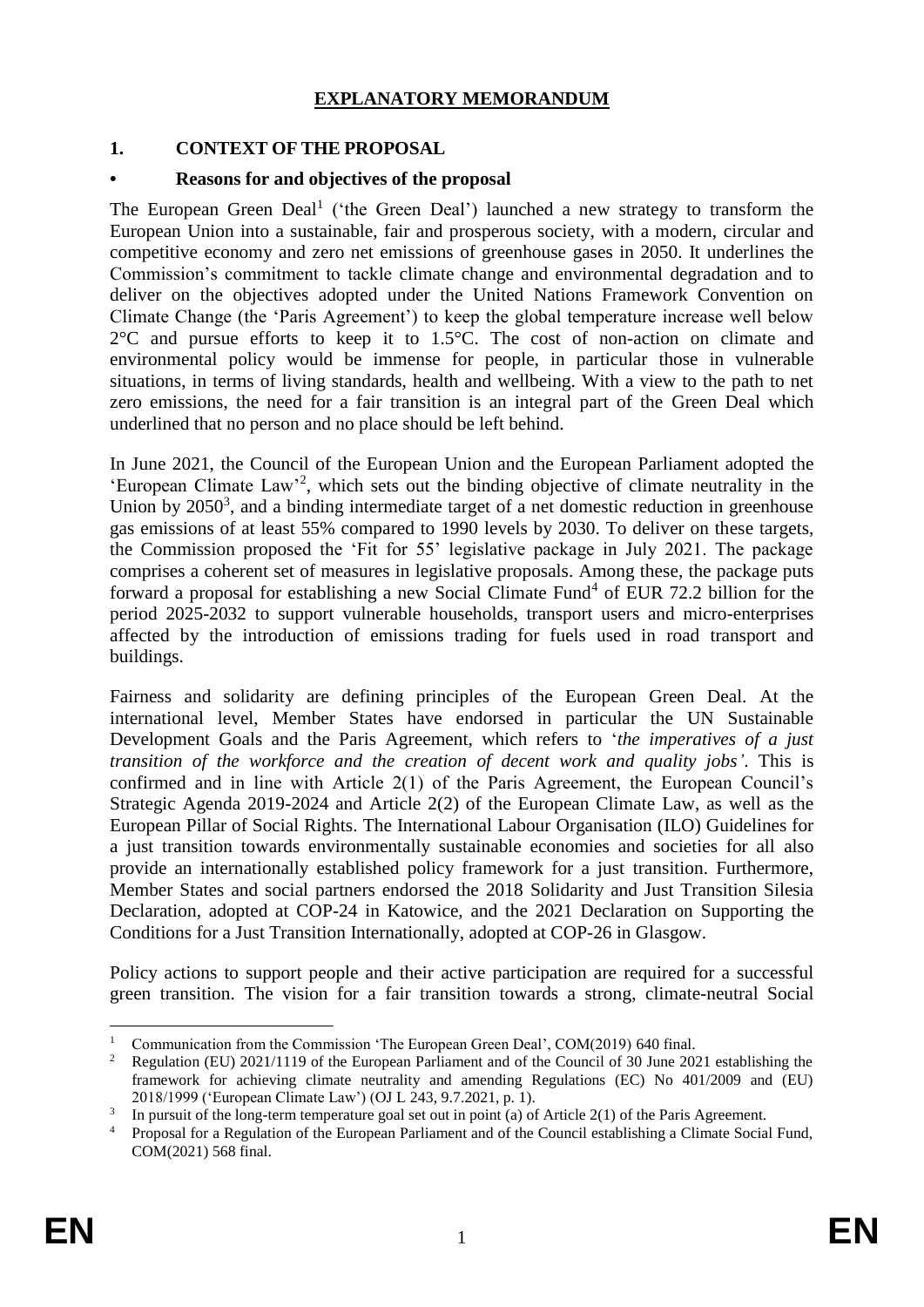Europe reflects the 20 principles of the European Pillar of Social Rights, which were proclaimed at the Gothenburg Summit in November 2017, and comprise the 'social rulebook' for fair and well-functioning labour markets and welfare systems in 21st century Europe. The implementation of the Pillar will support a fair transition, which is key for ensuring social cohesion. The European Pillar of Social Rights Action Plan<sup>5</sup> aims at rallying forces at all levels to turn the principles into concrete actions. It sets three EU headline targets for 2030 in the areas of employment, skills, and poverty reduction, which were welcomed by EU leaders in the Porto Declaration of May and by the European Council in June 2021. It emphasises the need to strengthen the European social dimension across all policies of the Union to ensure that the transition to climate-neutrality is socially fair and just.

Accompanied with the right policies, the transition could create around 1 million jobs in the EU by 2030<sup>6</sup> and 2 million jobs by 2050<sup>7</sup>. It could create particularly middle-skilled, middlepaying jobs<sup>8</sup>, with varying impacts across countries, regions and sectors. This could contribute to mitigating labour market polarisation stemming from other megatrends, notably digitisation, to raising incomes and to reducing poverty overall<sup>9</sup>. As highlighted in the impact assessments of the 2030 Climate Target Plan and the legislative proposals of the 'Fit for 55' package, significant labour reallocation within and across sectors will require large-scale investment in reskilling and upskilling. For example, while it is estimated that 160,000 additional construction jobs could be created in the EU by 2030 through the climate transition<sup>10</sup>, currently skills gaps are visible in occupations related to green design, technologies and materials in this sector. The right accompanying policies can reduce - and even prevent - energy poverty, which stems from a combination of low income, a high share of disposable income spent on energy and poor energy efficiency. In addition, they can promote access to affordable and low-emission transport and mobility options, tackle social exclusion and socio-economic, regional and health inequalities, improve health and wellbeing, and promote equality, in general and also for disadvantaged persons.

To fully realise the employment and social potential of the green transition, it is essential to use all available tools and put the right accompanying policies in place at EU, Member States, regional and local levels. Conversely, in the absence of well-designed accompanying employment and social policies, there are socio-economic risks. It is therefore crucial that the responsible authorities put in place the appropriate polices, and do so without undermining the incentives for the changes in investment and consumption required by the transition. Importantly, such mechanisms should be accompanied by measures to ensure inclusive governance and the active involvement of those most affected by the green transition.

<sup>&</sup>lt;u>.</u> <sup>5</sup> Communication from the Commission 'The European Pillar of Social Rights Action Plan', COM(2021) 102 final, 4 March 2021.

<sup>6</sup> According to the impact assessment accompanying the 2030 Climate Target Plan (SWD(2020)176 final).

<sup>7</sup> European Commission (2019), ['Sustainable growth for all: choices for the future of Social Europe,](https://ec.europa.eu/social/esde2019)  [Employment and Social Developments in Europe 2019'](https://ec.europa.eu/social/esde2019), 4 July 2019. Based on the In-depth analysis accompanying the Communication of the Commission COM(2018) 773.

<sup>8</sup> Eurofound (2019), 'Energy scenario: Employment implications of the Paris Climate Agreement', Publications Office of the European Union, Luxembourg.

<sup>&</sup>lt;sup>9</sup> European Commission (2019), 'Sustainable growth for all: choices for the future of Social Europe, Employment and Social Developments in Europe 2019', chapter 5 'Towards a greener future: employment and social impacts of climate change policies', 4 July 2019.

<sup>&</sup>lt;sup>10</sup> Communication from the European Commission: Renovation Wave for Europe - greening our buildings, creating jobs, improving lives, SWD(2020) 550 final, 14 October 2021. Given the investment needs in renovation at EUR 275 billion annually, as referred to in the Communication, and the ability of retrofits and energy efficiency investments to create 9-20 jobs per every million dollar invested (SWD(2021) 623 final), the figure could be significantly higher.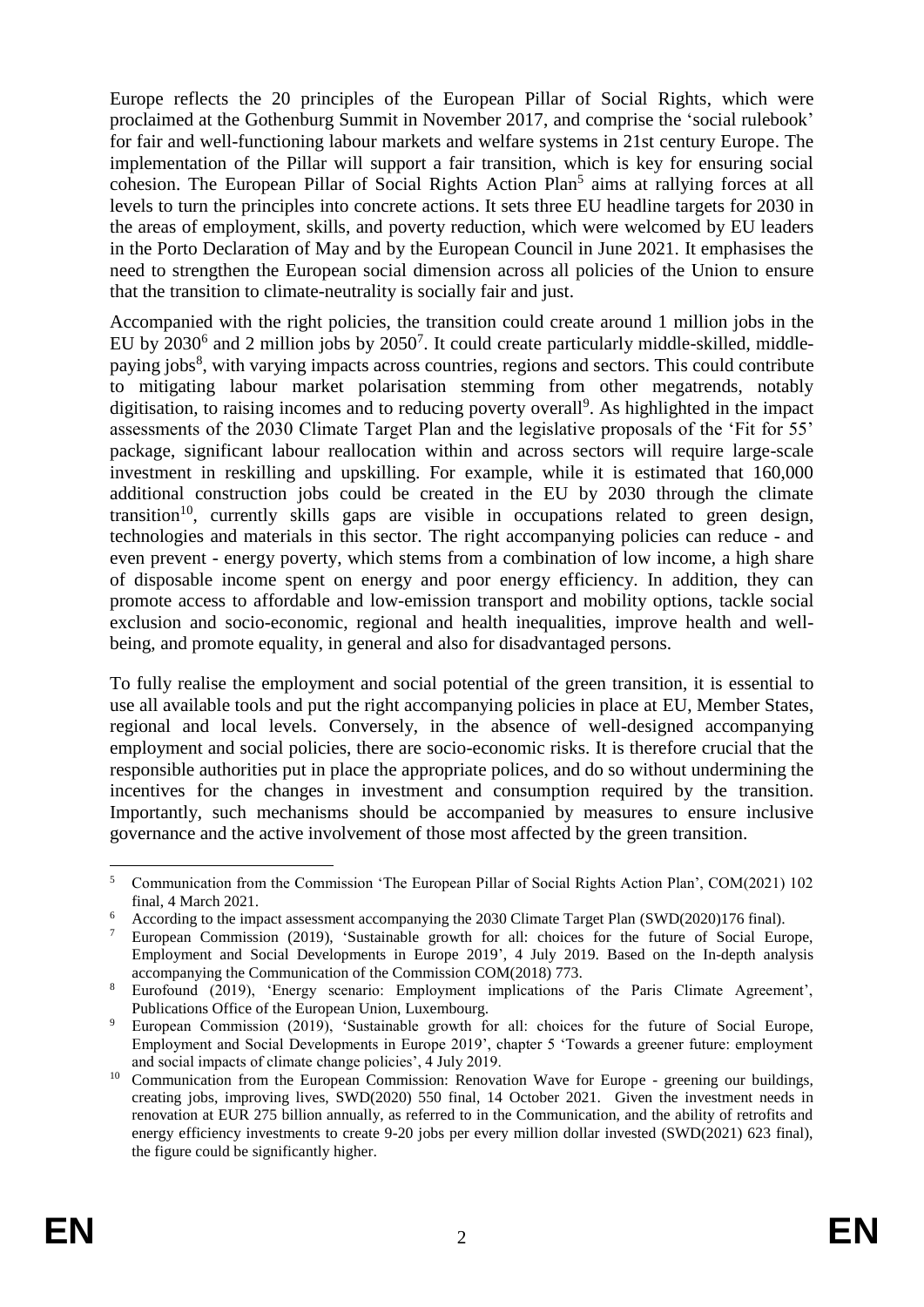While Member States have put in place and are preparing a multitude of actions to promote a fair transition towards climate neutrality, there is scope to further enhance the design of policies supporting a fair green transition and ensure coherence of the efforts between the various tools available at EU and national level (see next section). Therefore the Commission announced as part of the 'Fit for 55' package a proposal for a Council Recommendation by the end of 2021 to provide further guidance to Member States as how to best address the social and labour aspects of the green transition. In parallel to delivering on the European Green Deal, the Commission is also closely monitoring short-term developments on energy markets driven primarily by global market developments and, on 13 October 2021, presented a Communication on 'Tackling rising energy prices: a toolbox for action and support' outlining immediate measures to protect consumers and businesses $11$ . This forthcoming proposal was also referred to in that Communication as policy framework to support a fair green transition over the medium run and build resilience to any future price developments.

#### **• Consistency with existing policy provisions in the policy area of employment, skills, social and distributional aspects of the green transition**

In line with the Political Guidelines of the Commission 2019-2024<sup>12</sup> the European Pillar of Social Rights Action Plan highlights that, as part of a new 'social rulebook', social rights and the European social dimension need to be strengthened across all policies of the Union as enshrined in the Treaties, in particular Article 3 TEU and Article 9 TFEU, to move towards a greener and more digital decade in which Europeans can thrive. In turn, the European Green Deal foresees the mainstreaming of sustainability in all EU policies, in particular by pursuing green finance and investment and ensuring a fair transition.

The Commission Recommendation on effective active support to employment following the COVID-19 crisis  $(EASE)^{13}$  highlighted that the EU and the Member States should act together to promote a dynamic, job-rich and inclusive recovery and facilitate the green and digital transition in the European labour market. The 2020 guidelines for the employment policies of the Member States<sup>14</sup> stated that policy action should combine measures to boost labour demand, increase labour supply, improve access to employment, skills and competences, and enhance the functioning of labour markets and the effectiveness of social dialogue, while taking into account their environmental, employment and social impact. The proposed Joint Employment Report 2022 emphasised that investing in upskilling and reskilling are a top priority to foster an inclusive recovery and support the digital and green transitions<sup>15</sup>. Member States are invited to inter alia introduce support for the reallocation of labour, for instance via well-designed hiring incentives and training, notably towards the green and digital economy, while protecting workers during the transition. This is in line with previous related Council Recommendations, such as on reinforcing the Youth Guarantee<sup>16</sup>,

<sup>&</sup>lt;u>.</u>  $11$  COM(2021) 660 final.

<sup>&</sup>lt;sup>12</sup> 'A Union That Strives for More: My Agenda for Europe' – Political Guidelines for the next European Commission 2019-2024, 16.07.2019, President von der Leyen.

<sup>&</sup>lt;sup>13</sup> Commission Recommendation (EU) 2021/402 of 4 March 2021 on an effective active support to employment following the COVID-19 crisis (EASE) (OJ L 80, 8.3.2021, p. 1).

<sup>&</sup>lt;sup>14</sup> Council Decision (EU) 2020/1512 of 13 October 2020 (OJ L 344, 19.10.2020, p. 22).

<sup>&</sup>lt;sup>15</sup> COM (2021) 743 final, Proposal for a Joint Employment Report 2022.

<sup>&</sup>lt;sup>16</sup> Council Recommendation of 30 October 2020 on 'A Bridge to Jobs – Reinforcing the Youth Guarantee and replacing the Council Recommendation of 22 April 2013 on establishing a Youth Guarantee' (OJ C 372, 4.11.2020, p. 1).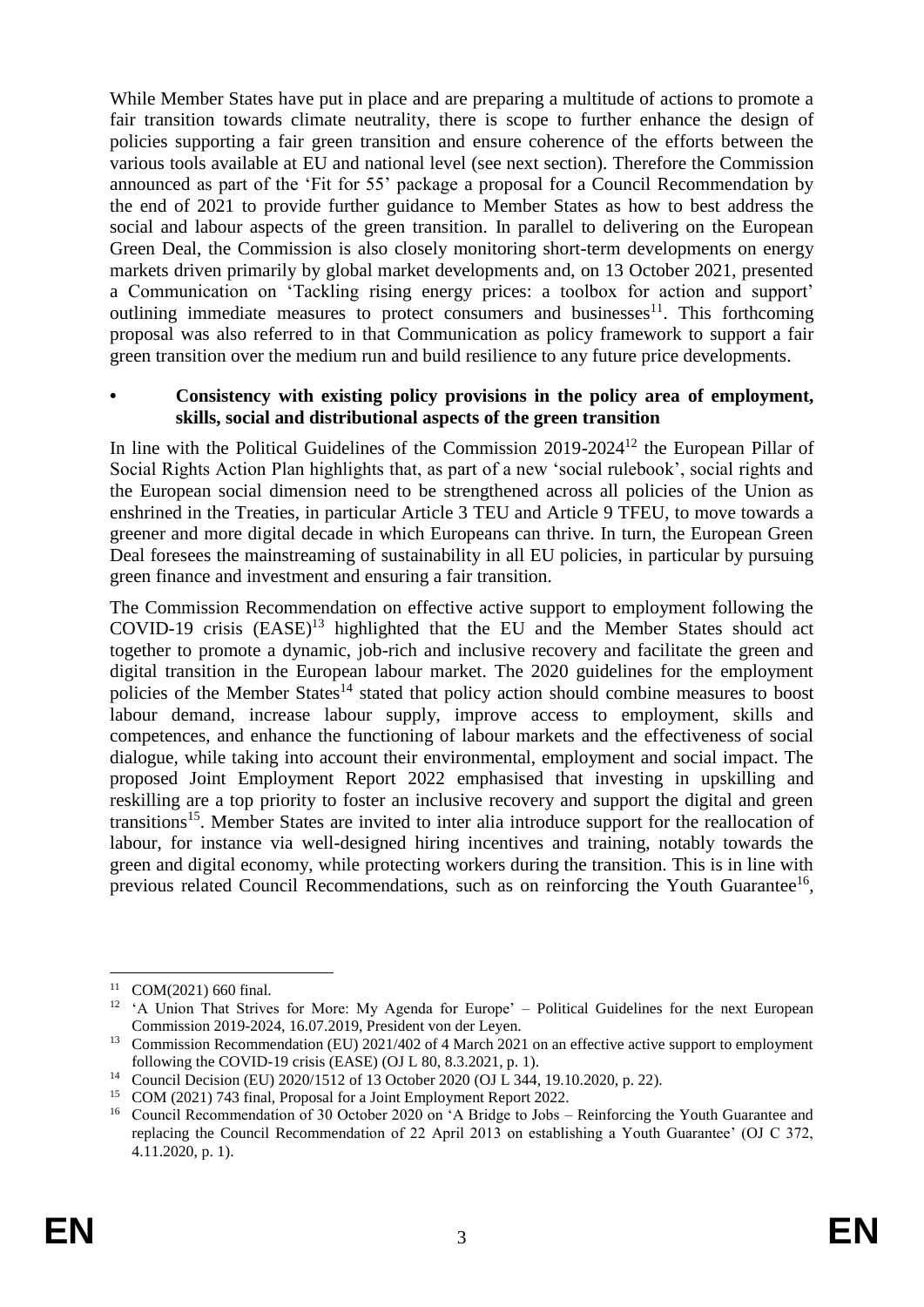and on vocational education and training (VET) for sustainable competitiveness, social fairness and resilience<sup>17</sup>.

In the framework of the Energy Union and Climate Action Governance Regulation<sup>18</sup>, Member States draw up integrated national energy and climate plans (NECPs), which cover ten-year periods, taking into account the long-term perspective, and the five dimensions of the Energy Union, i.e. energy security; the internal energy market; energy efficiency; decarbonisation; research, innovation and competitiveness. Such NECPs shall be updated five years after the first submission of the NECPs and subsequently every ten years. Pursuant to Article 3(3) (d) of Regulation (EU) 2018/1999 on the Governance of the Energy Union and Climate Action, in the event that a Member State finds that it has a significant number of households in energy poverty, it shall include in its plan a national indicative objective to reduce energy poverty together with a timeframe for when the objectives are to be met as well as policies and measures to address energy poverty, including social policy measures and other relevant national programmes<sup>19</sup>. While several Member States have developed concrete initiatives aimed at tackling energy poverty and/or supporting vulnerable consumers that may also address the potential distributional effects of climate policies<sup>20</sup>, the Commission's assessment in 2020 of the final NECPs concluded<sup>21</sup> that, '*a large majority of Member States still needs to develop clearer strategies and objectives through a cross-cutting approach to identify and measure the social, employment and skills consequences and other distributional impacts of the energy transition and give proper consideration on how to address these challenges'*.

Under the Common Provisions Regulation<sup>22</sup>, which covers inter alia the European Regional Development Fund (ERDF), the European Social Fund + (ESF+), the Cohesion Fund and the Just Transition Fund (JTF), Member States are expected to take account of the contents of their integrated NECPs and the Commission recommendations regarding these plans, for their programmes, including during the mid-term review. The territorial just transition plans (TJTPs) under the JTF should focus on tackling the socio-economic impact of the transition in selected territories relying on fossil fuels or greenhouse gas-intensive industrial activities and include a general section on the national transition process based on the NECPs. The Just Transition Platform was set up to support all relevant stakeholders in using the resources of the Just Transition Mechanism. In addition to the Just Transition Fund (pillar 1), it contains a dedicated scheme under Invest EU (pillar 2) and a public sector loan facility (pillar 3).

With three of the six pillars setting out the scope of the Recovery and Resilience Facility focusing on social elements, the recovery and resilience plans (RRPs) under the Recovery and Resilience Facility (RRF) outline a significant number of reforms and investments that address the aspects of the fair transition in terms of both reforms and investments. The national plans and operational programmes are to be implemented within the current

 $17<sup>17</sup>$ <sup>17</sup> Council Recommendation of 24 November 2020 on vocational education and training (VET) for sustainable competitiveness, social fairness and resilience (OJ C 417, 2.12.2020, p. 1).

<sup>18</sup> OJ L 328, 21.12.2018, p. 1.

<sup>19</sup> EED recast proposal Art. 8 (4) also asks Member States to include information on energy efficiency measures and end-use energy savings achieved among people affected by energy poverty, vulnerable customers and, where applicable, people living in social housing.

<sup>&</sup>lt;sup>20</sup> Eurofound (2021), 'Distributional impacts of climate policies in Europe', Publications Office of the European Union, Luxembourg.

 $21$  COM(2020) 564 final.

<sup>&</sup>lt;sup>22</sup> Regulation (EU) 2021/1060 of the European Parliament and of the Council of 24 June 2021 laying down common provisions on the European Regional Development Fund, the European Social Fund Plus, the Cohesion Fund, the Just Transition Fund and the European Maritime, Fisheries and Aquaculture Fund and financial rules for those and for the Asylum, Migration and Integration Fund, the Internal Security Fund and the Instrument for Financial Support for Border Management and Visa Policy (OJ L 231, 30.6.2021, p. 159).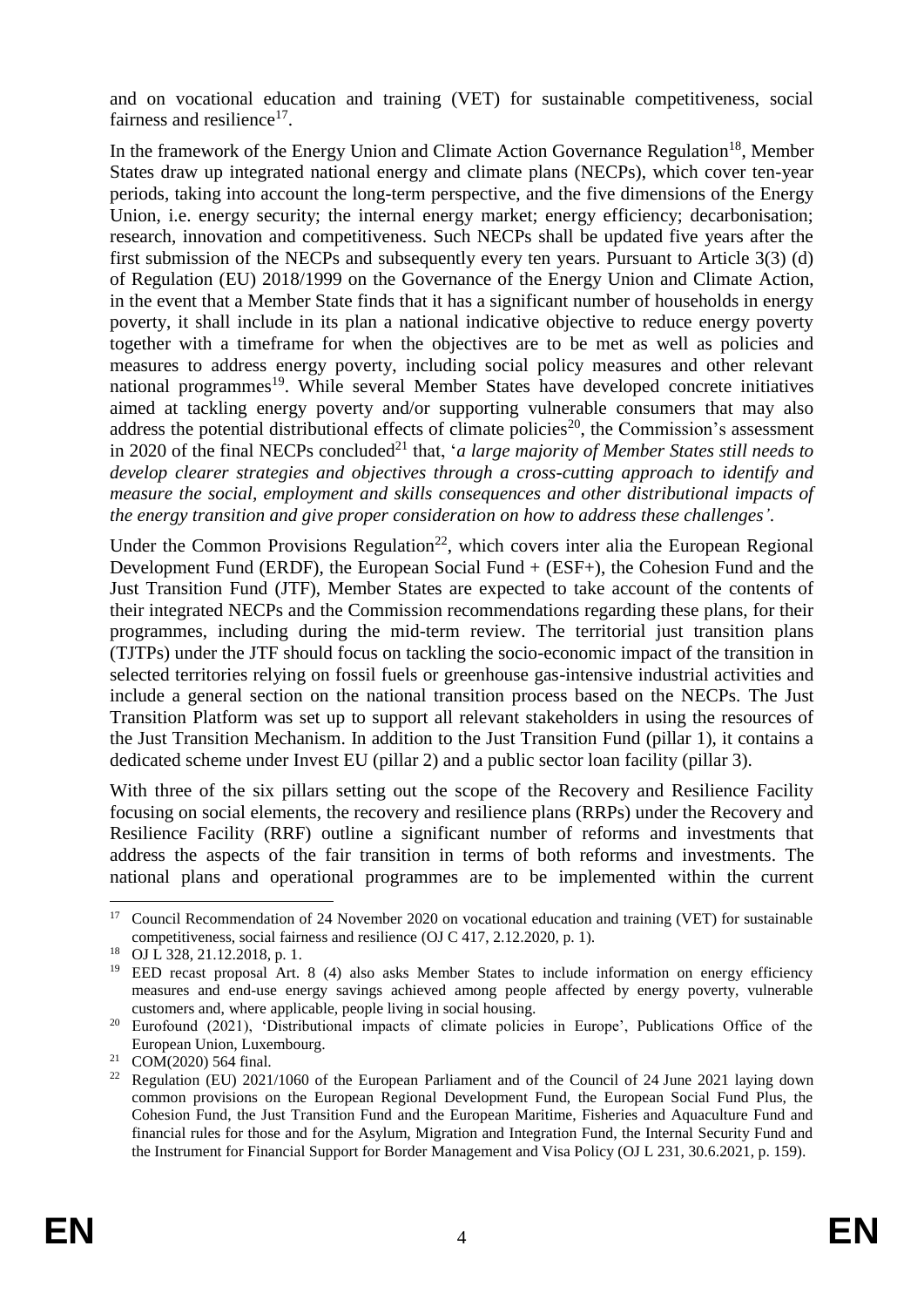financing period. While the reforms and investments are designed to have a lasting impact, because of this limited duration, they do not provide for a fully comprehensive approach on fair transition at the national level beyond 2027, notably with a view to the EU climate targets.

Other available sources of funding support further complementary actions in this area, including ERASMUS+, the European Globalisation Adjustment Fund for Displaced Workers (EGF), the Recovery Assistance for Cohesion and the Territories of Europe (REACT-EU), the Modernisation Fund and auctioning revenues under the EU Emissions Trading System (ETS), the LIFE+ programme and the Horizon Europe Programme. In particular, the ESF+ Regulation<sup>23</sup> stipulates that the ESF+ shall aim to contribute, in line with its specific objectives under Article 4(1), to objectives related to a greener, low carbon Europe through the improvement of education and training systems necessary for the adaptation of skills and qualifications, upskilling including of the labour force, the creation of new jobs in sectors related to the environment, climate, energy, the circular economy and the bio-economy.

Several other strategies and actions plans contribute to a fair green transition. The 2020 European Skills Agenda<sup>24</sup> aims to empower individuals to learn and make sure their skills are fit for the twin transition. In the Skills Agenda, the Commission announces a set of actions to support the acquisition of skills for the green transition, including on individual learning  $\frac{1}{25}$  a European approach for micro-credentials<sup>26</sup> and learning for environmental sustainability<sup>27</sup>. The Pact for Skills<sup>28</sup> aims at mobilising private and public stakeholders to take concrete action for the up- and reskilling of people on the labour market, and, where relevant, pool efforts in partnerships. As of end November 2021, five such partnerships had been established<sup>29</sup>, which committed to the up- and reskilling of 1.5 million people in the coming years. By end November 2021, the Pact for Skills had assembled more than 500 members, including sectoral business organisations, large and small companies, universities, VET providers, social partners, chambers of commerce, regional and local authorities and public and private employment services. The EU's updated New Industrial Strategy supports job creation in the green economy, stipulating, for example, the important roles of investments in skills, agile public-private partnerships, cooperation in stimulating social dialogue, as well as the creation of green jobs, such as through the various European-wide alliances, notably on batteries, clean hydrogen, circular plastics, and raw materials. The New Consumer Agenda<sup>30</sup> aims to support the green transition to empower, support and enable

<sup>&</sup>lt;u>.</u> <sup>23</sup> Regulation (EU) 2021/1057 of the European Parliament and of the Council of 24 June 2021 establishing the European Social Fund Plus (ESF+) and repealing Regulation (EU) No 1296/2013 (OJ L 231, 30.6.2021, p. 21).

<sup>&</sup>lt;sup>24</sup> Communication from the Commission 'European Skills Agenda for sustainable competitiveness, social fairness and resilience', COM(2020) 274 final, 1 July 2020.

<sup>&</sup>lt;sup>25</sup> Proposal for a Council Recommendation on individual learning accounts, COM(2021) 773 final, 8 December 2021.

<sup>&</sup>lt;sup>26</sup> Proposal for a Council Recommendation on a European approach to micro-credentials for lifelong learning and employability, COM(2021) 770 final, 8 December 2021.

<sup>&</sup>lt;sup>27</sup> Proposal for a Council Recommendation on learning for environmental sustainability, COM(2021) 557 final, 8 December 2021.

<sup>28</sup> <https://ec.europa.eu/social/main.jsp?catId=1517&langId=en> .

<sup>&</sup>lt;sup>29</sup> These cover the following industrial eco-systems: automotive; microelectronics; aerospace and defence; shipbuilding; offshore renewable energy.

<sup>&</sup>lt;sup>30</sup> Communication from the Commission 'New Consumer Agenda Strengthening consumer resilience for sustainable recovery', COM(2020) 696 final.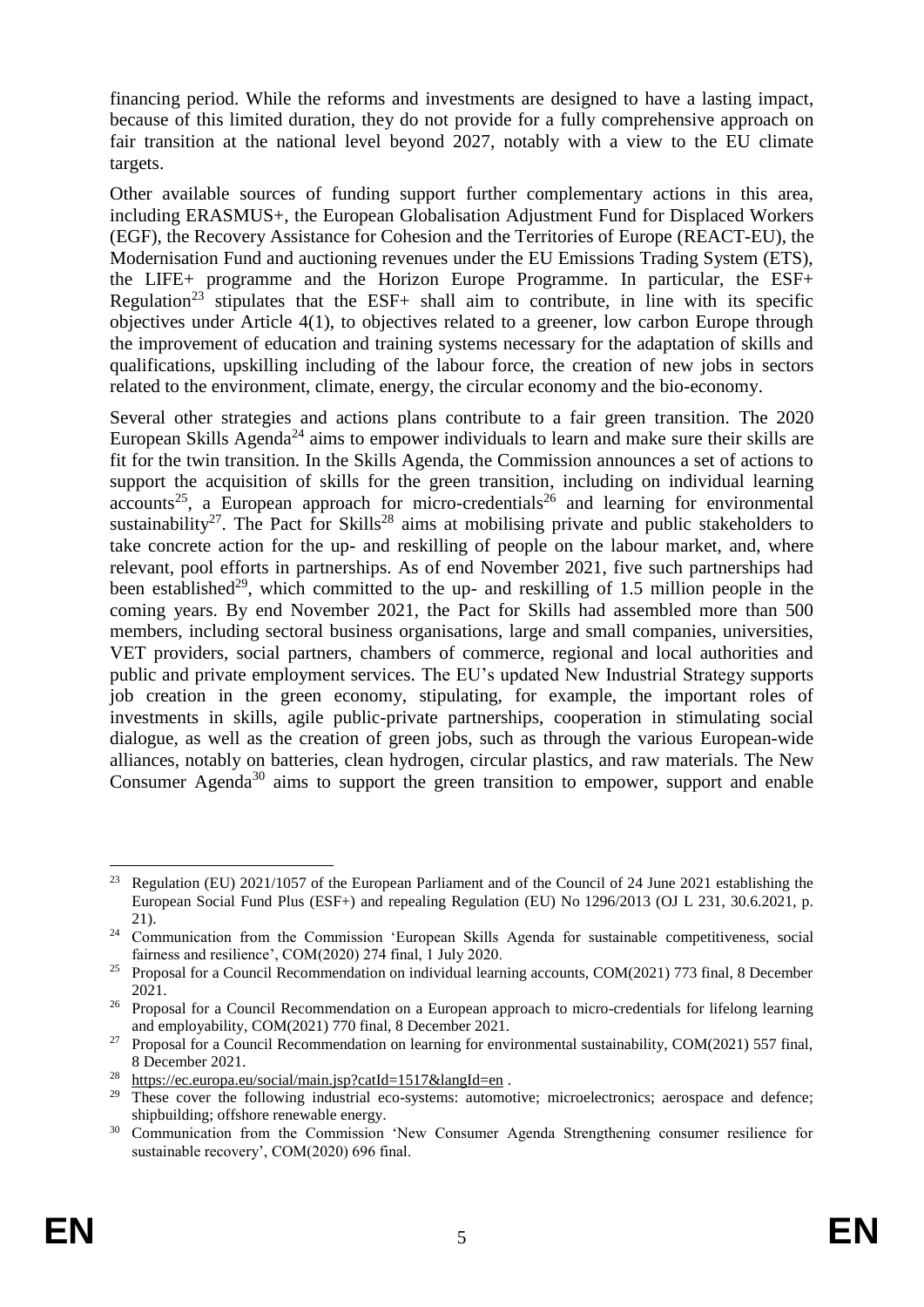every consumer, regardless of their financial situation, to play an active role in the green transition without imposing a specific lifestyle and without social discrimination $31$ .

Moreover, the Long Term Vision for the EU's rural areas<sup>32</sup> aims at making rural areas stronger, more connected, resilient and prosperous, also through the green transition. Last, the EU Roma strategic framework for equality inclusion and participation for 2020 - 2030 sets seven objectives at the EU level for the period up to 2030, including increasing effective equal access to adequate desegregated housing and essential services<sup>33</sup>.

## **• Consistency with other Union policies**

Social fairness is built into the design of the legislative proposals in the 'Fit for 55' package. In particular, the proposed revision of the Energy Taxation Directive<sup>34</sup> offers possibilities for temporarily exempting vulnerable households from higher energy taxes. The proposed recasts of the Energy Efficiency Directive<sup>35</sup> and of the Energy Performance of Buildings Directive<sup>36</sup>, and the proposed revision of the Renewable Energy Directive<sup>37</sup> stimulate energy savings which can be strong instruments for alleviating energy poverty. Further to that, the application of the 'energy efficiency first principle' will ensure that economically disadvantaged groups will benefit from energy efficiency solutions being considered as the first option in policy, planning and investment decisions and other policy areas. The Energy Efficiency Directive recast proposal furthermore includes a specific obligation for Member States to support energy-poor and vulnerable households to achieve energy savings. The proposed Alternative Fuels Infrastructure Regulation<sup>38</sup> will ensure that charging and refuelling infrastructures for zero emission vehicles will reach all parts of Europe and be accessible to all.

Moreover, while every Member State will have to contribute to the increased emissions reduction target, different starting points and different capacities are taken into account. Instruments such as the Effort Sharing Regulation<sup>39</sup> aim at a fair distribution of efforts between Member States, to ensure solidarity between Member States and regions. The

<sup>31</sup> As announced in the New Consumer Agenda, the Commission will present a legislative proposal to empower consumers for the green transition.

<sup>&</sup>lt;sup>32</sup> Communication from the Commission 'A long-term Vision for the EU's Rural Areas - Towards stronger, connected, resilient and prosperous rural areas by 2040', COM(2021)345 final.

<sup>&</sup>lt;sup>33</sup> Communication from the Commission 'EU Roma strategic framework for equality inclusion and participation for 2020 – 2030', COM(2020) 620 final.

<sup>&</sup>lt;sup>34</sup> Proposal for a Council Directive restructuring the Union framework for the taxation of energy products and electricity (recast), COM(2021) 563 final.

<sup>&</sup>lt;sup>35</sup> Proposal for a Directive of the European Parliament and of the Council on energy efficiency (recast), COM(2021) 558 final.

<sup>&</sup>lt;sup>36</sup> Proposal for a Directive of the European Parliament and of the Council amending the Directive 2010/31/EU of the European Parliament and of the Council of 19 May 2010 on the energy performance of buildings (as amended by Directive (EU) 2018/844/EU of 30 May 2018), COM(2021) 802 final.

<sup>&</sup>lt;sup>37</sup> Proposal for a Directive of the European Parliament and of the Council amending Directive (EU) 2018/2001 of the European Parliament and of the Council, Regulation (EU) 2018/1999 of the European Parliament and of the Council and Directive 98/70/EC of the European Parliament and of the Council as regards the promotion of energy from renewable sources, and repealing Council Directive (EU) 2015/652, COM(2021) 557 final.

<sup>&</sup>lt;sup>38</sup> Proposal for a Regulation of the European Parliament and of the Council on the deployment of alternative fuels infrastructure, and repealing Directive 2014/94/EU of the European Parliament and of the Council, COM(2021) 559 final.

<sup>&</sup>lt;sup>39</sup> Proposal for a Regulation of the European Parliament and of the Council amending Regulation (EU) 2018/842 on binding annual greenhouse gas emission reductions by Member States from 2021 to 2030 contributing to climate action to meet commitments under the Paris Agreement, COM(2021) 555 final.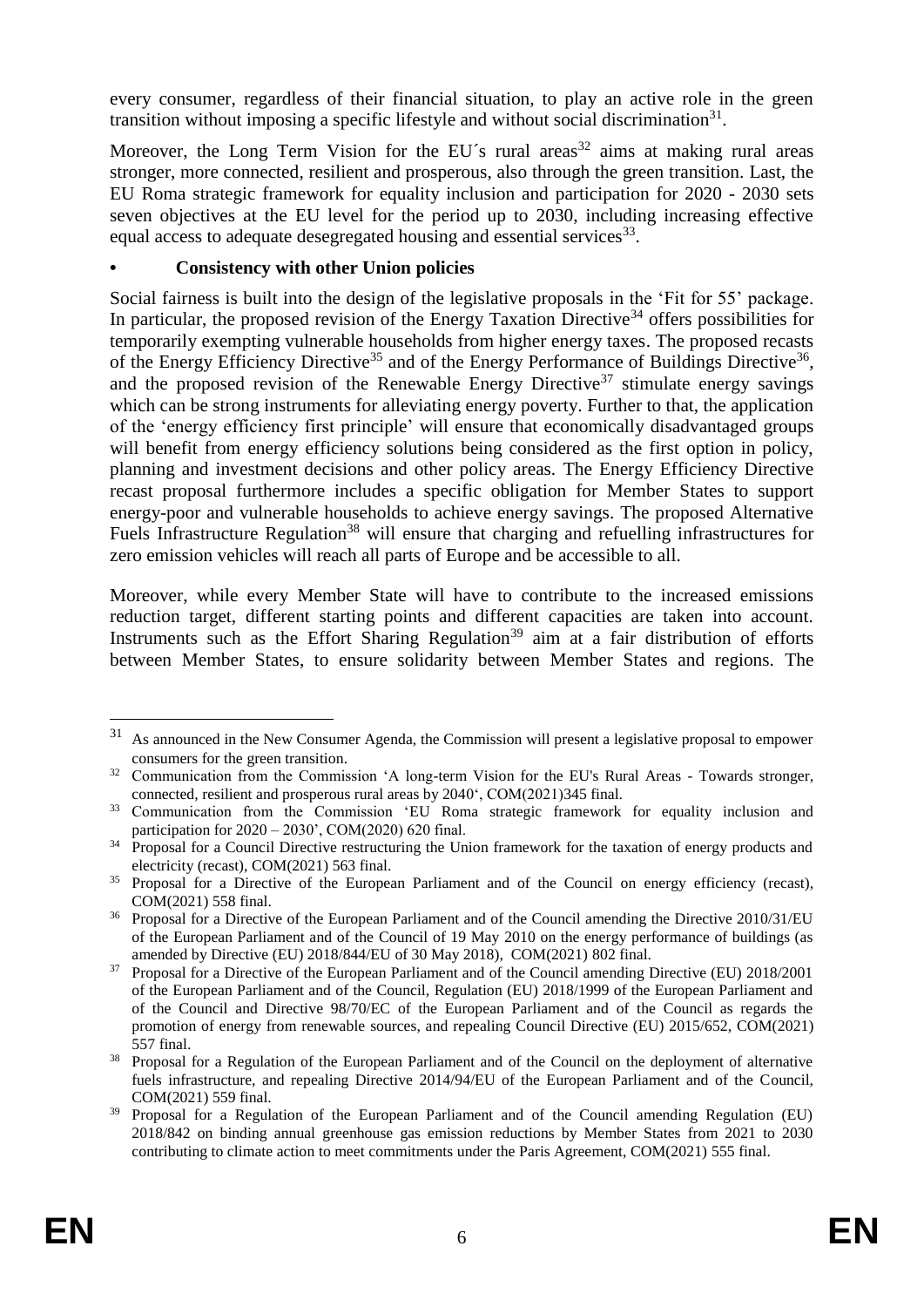Modernisation Fund<sup>40</sup> supports ten lower-income EU Member States in their transition to climate neutrality by helping to modernise their energy systems and improve energy efficiency. The Just Transition  $Fund<sup>41</sup>$  is designed to address the social and economic impacts of the green transition, focusing on the regions, industries and workers who face the greatest challenges during the transition.

The proposed Social Climate Fund will help mitigate the impact on vulnerable households, transport users and microenterprises that are significantly affected by the price increases of fossil fuels as a result of the introduction of emissions trading for fuels used in buildings and road transport. It will promote fairness and solidarity between and within Member States while mitigating the risk of energy poverty and transport challenges, complementing existing mechanisms. The Fund will support households when investing into the energy efficiency and clean heating and cooling of buildings, including the integration of renewable energy, and also finance access to zero- and low- emission mobility. Where needed, pending the impact of the investments on reducing vulnerable groups' emissions and energy bills, the Fund will enable Member States to finance measures providing temporary direct income support to vulnerable households and households that are vulnerable transport users to reduce the immediate impact of the increase in the price of fossil fuels resulting from the inclusion of buildings and road transport into the scope of Directive 2003/87/EC.

Moreover, as outlined in the impact assessment accompanying the 2030 Climate Target Plan and in some of the initiatives of the 'Fit for 55' package, Member States can further make use of the revenue generated from the auctions of the EU ETS allowances, levies and taxes on energy prices, as well as from environmental taxes to support disadvantaged groups.

## **2. LEGAL BASIS, SUBSIDIARITY AND PROPORTIONALITY**

## **• Legal basis**

The proposal will be based on Article 292 TFEU, in conjunction with Article 149 TFEU and Article 166 TFEU.

## **• Subsidiarity (for non-exclusive competence)**

Member States will design and select the measures and investments to ensure a fair transition to climate neutrality, including dedicated measures they can propose under the existing funding, policy instruments and governance mechanisms.

## **• Proportionality**

Action at Union level is necessary to achieve a fast and robust green transition that delivers on the binding targets adopted in the European Climate Law while leaving no one behind, in line with the European Green Deal, European Council's Strategic Agenda 2019-24, the European Parliament Report on 'a strong social Europe for Just Transitions<sup>'42</sup>, the European Economic

<sup>&</sup>lt;u>.</u> <sup>40</sup> Directive (EU) 2018/410 of the European Parliament and of the Council of 14 March 2018 amending Directive 2003/87/EC to enhance cost-effective emission reductions and low-carbon investments, and Decision (EU) 2015/1814 (Text with EEA relevance.) (OJ L 76, 19.3.2018, p. 3).

<sup>&</sup>lt;sup>41</sup> Regulation (EU) 2021/1056 of the European Parliament and of the Council of 24 June 2021 establishing the Just Transition Fund (OJ L 231, 30.6.2021, p. 1).

<sup>42</sup> European Parliament resolution of 17 December 2020 on a strong social Europe for Just Transitions, (2020/2084(INI)).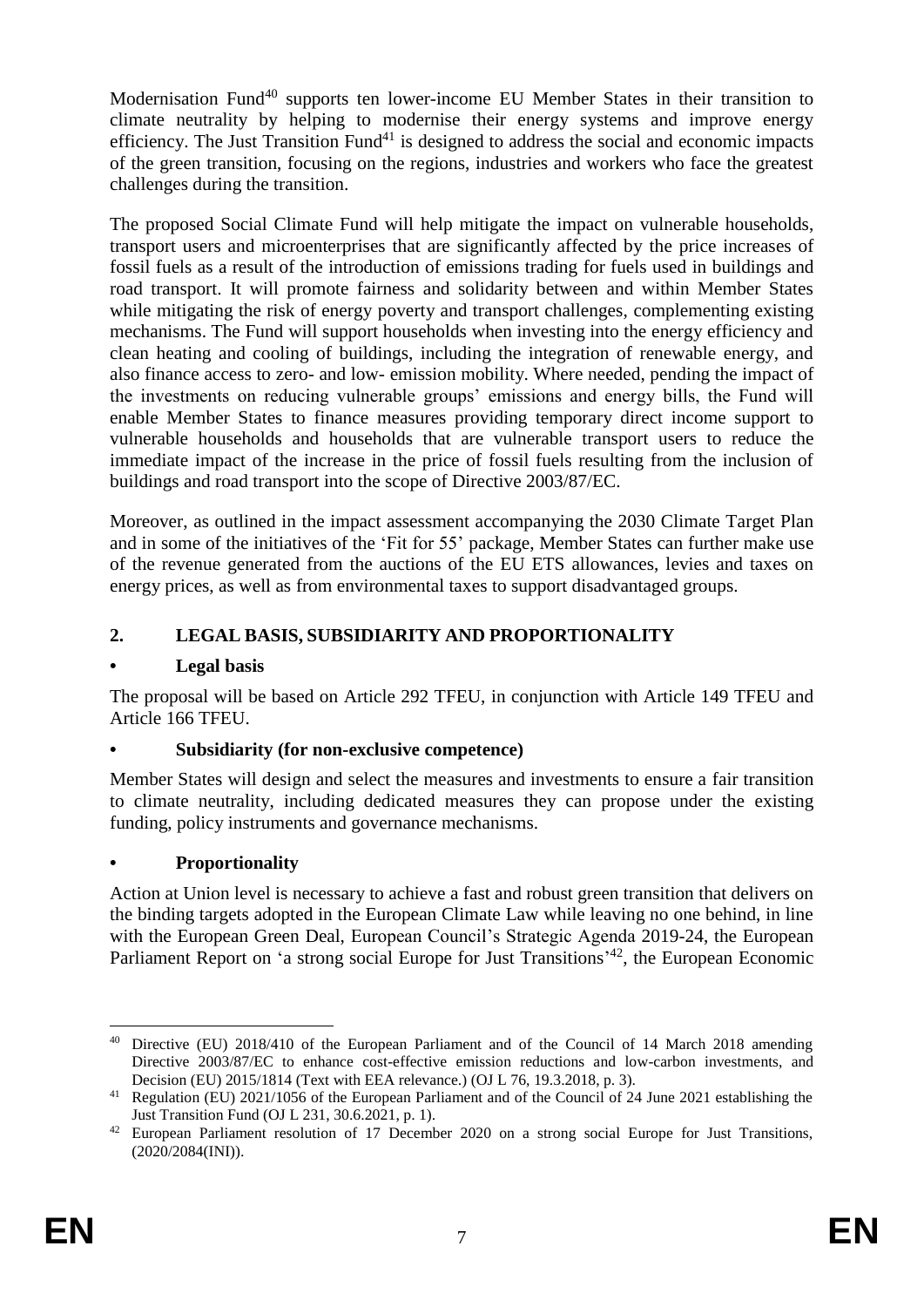and Social Committee's Report on 'No Green Deal without a social deal'<sup>43</sup>, and the Committee of the Region's Opinion on 'A Strong Social Europe for Just Transitions' <sup>44</sup>. This also requires that the social and labour challenges arising from the green transition are addressed in a coherent and efficient manner across all Member States.

According to the Commission's EU-wide assessment of the final integrated National Energy and Climate Plans published in September  $2020^{45}$ , additional efforts are required to ensure a clean and fair energy transition in the most affected regions. Guidance to Member States appears necessary and proportionate given the scale and effects of the proposed action.

To avoid unnecessary administrative burden for Member States, the implementation of the policy guidance provided in this Recommendation will be monitored via the European Semester process and other existing processes, notably the Governance of the Energy Union and Climate Action, as adequate.

## **• Choice of the instrument**

The proposed instrument is a proposal for a Council Recommendation, which respects the principles of subsidiarity and proportionality. It builds on the existing body of European Union law and is in line with the type of instruments available for European Union action in the areas of employment and social policy. It lays down measures to be considered by Member States and provides a strong basis for cooperation at European Union level in this area, while fully respecting Member States competence in the relevant policy fields.

#### **3. RESULTS OF EX-POST EVALUATIONS, STAKEHOLDER CONSULTATIONS AND IMPACT ASSESSMENTS**

## **• Ex-post evaluations/fitness checks of existing legislation**

Not applicable.

## **• Stakeholder consultations**

The services of the Commission have already undertaken a number of general and targeted consultation activities on the green transition, including its social and labour aspects, notably through:

- Targeted consultations, as well as online public consultations as part of the 'Fit for 55' legislative packages of July 2021 and December 2021 (e.g. EU Emissions Trading System, Energy Taxation Directive, Energy Efficiency Directive, Energy Performance of Buildings Directive, and others);
- Bilateral/multilateral stakeholder meetings, including more than 50 meetings on the ETS revision, in particular in the context of the package adopted on 14 July 2021;

<u>.</u>

<sup>&</sup>lt;sup>43</sup> Opinion of the European Economic and Social Committee on 'No Green Deal without a social deal' (Owninitiative opinion), EESC 2020/01591 *(*OJ C 341, 24.8.2021, p. 23).

<sup>44</sup> Opinion of the European Committee of the Regions – A Strong Social Europe for Just Transitions, COR 2020/02167 (OJ C 440, 18.12.2020, p. 42).

<sup>45</sup> COM(2020) 564 final.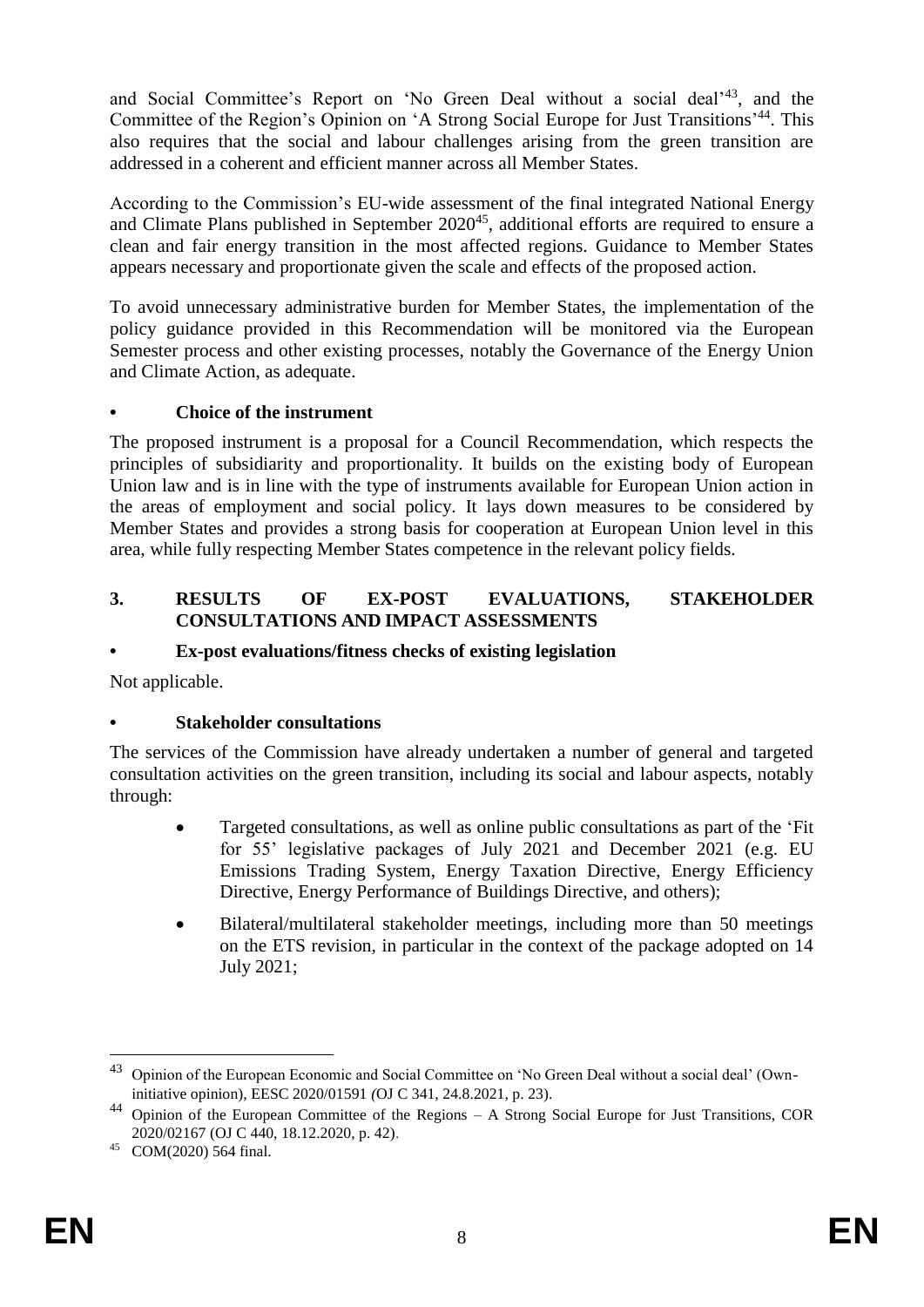An online open public consultation on the 2030 Climate Target Plan (Mar - Jun 2020; over 1,000 replies), following a 4-week consultation on the Inception Impact Assessment.

For the preparation of this proposal for a Council Recommendation, the Commission conducted in October and November 2021 **targeted consultations and exchanges** with the Employment Committee (EMCO), the Social Protection Committee (SPC), the Economic Policy Committee (EPC), the European social partners, and civil society organisations active in the area of disability, social and employment policies.

Consultations provided a broad support to an initiative addressing social and labour aspects of the transition, ensuring that no one is left behind. More specifically, parties agreed, overall, on the need for several elements: comprehensive policy packages to achieve a fair transition, including measures for up-and reskilling; making good use of existing policies and funding instruments, avoiding duplication and administrative burden; an improved understanding of employment and social impacts of climate change policies, including effects on the quality of jobs, and related monitoring and reporting based on 'real life data' and relevant indicators; mainstreaming equality, but also requests for more funds and capacity building, notably for SMEs; integration into existing governance mechanisms; and the involvement of social partners and civil society in the design and implementation of climate change and funding strategies for fair transitions.

The Commission also launched **an open Call for Evidence** from 29 October 2021 to 19 November 2021, having received 66 contributions from a broad spectrum of stakeholders: public authorities, European and national social partners, civil society organisations in the area of social affairs, but also climate and environmental organisations and academic and research institutions.

Overall, respondents displayed strong support for a long-term strategy on green transition and welcomed the focus on employment and social aspects. More specifically, the potential impact on inequalities, jobs and skills was raised in several contributions, with an overall appeal for providing adequate funding, as well as technical assistance regarding available funding instruments to Member States, notably focusing on vulnerable regions, sectors and groups. Contributions also highlighted an increased need to invest in reskilling and upskilling initiatives, capacity building and infrastructures. There was broad support to strengthening social dialogue and collective bargaining, with some respondents calling for workers' right to information, consultation and co-decision. Moreover, the vast majority of contributions stressed the need for a granular mapping and analysis. Other issues were mentioned in numerous contributions, notably direct income support measures to vulnerable workers and households, access to essential services, including transport, ensuring health and safety at work which is adapted to 'green jobs'.

# **• Collection and use of expertise**

The European Commission gathers expertise in social, employment and related policies through, among others, the Social Situation Monitor  $(SSM)^{46}$ , to foster knowledge in the fields of social policy, social protection and employment while delivering policy-relevant and evidence-based research on the current socio-economic situation in the EU. Four main areas

<sup>&</sup>lt;u>.</u> <sup>46</sup> <https://ec.europa.eu/social/main.jsp?langId=en&catId=1049>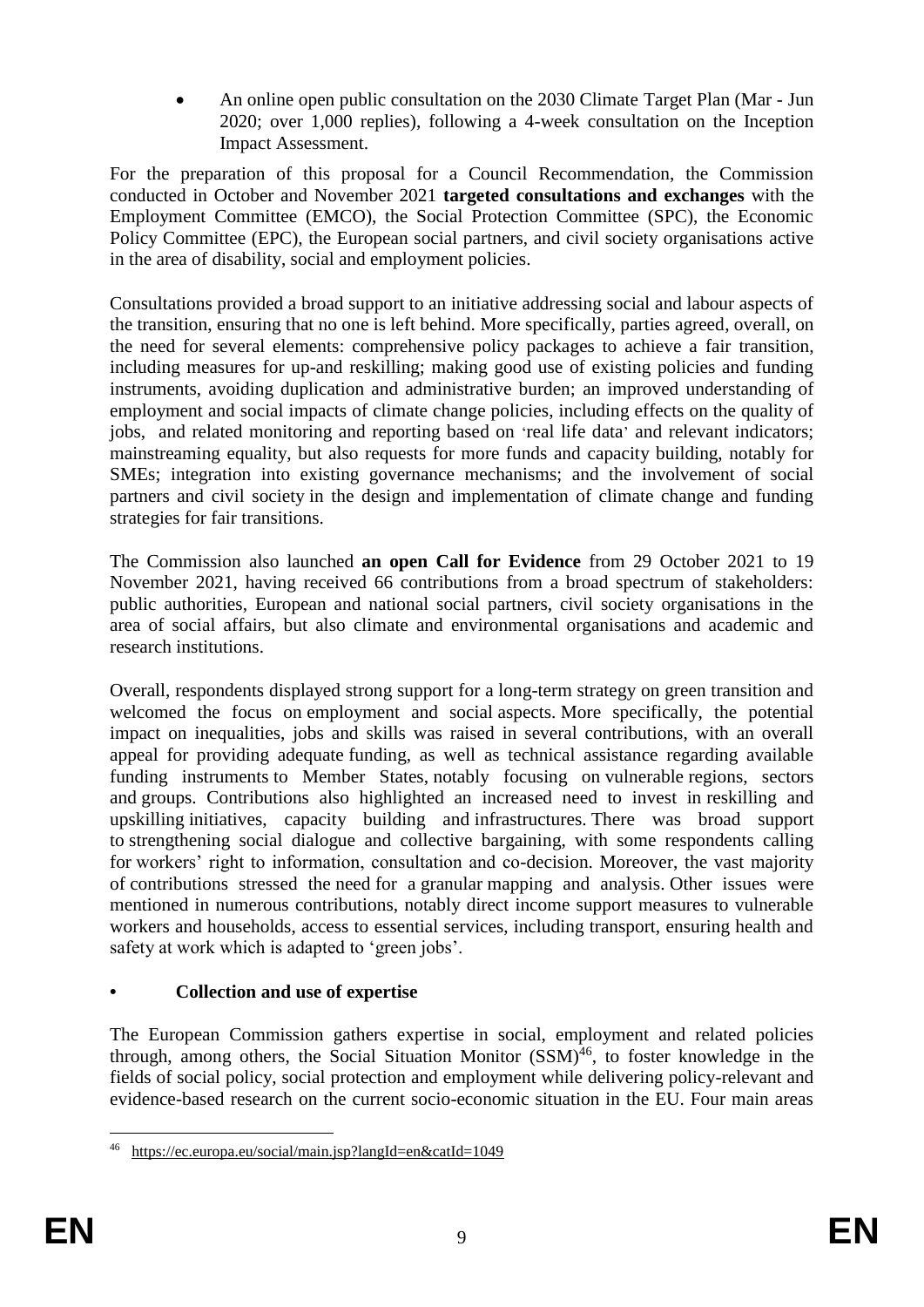of research are covered by the SSM: Poverty, income inequality, social inequalities, health and well-being; employment, unemployment and labour market outcomes; the welfare state, social, and labour market policies; and labour market and distributional impacts of megatrends.

Following on from earlier events on the topic, in November 2021, the SSM held its yearly research seminar, under the title "Social and Labour Aspects of the Transition to Climate Neutrality". The event focused on the potential impacts of the green transition in terms of employment, job quality, skills and other distributional impacts such as energy poverty and access to essential services.

According to the main findings discussed with the experts, at the aggregate level, the expected impact is overall positive, with a boost of employment predicted in the energy-saving, construction and renewable energy sectors, including for low and medium-skilled workers. In contrast, employment and wages are expected to be reduced in energy-intensive and hard-toabate "brown industries", highlighting the need for investment in the massive up- and reskilling challenge.

Among the policy instruments identified by the experts to foster a fair transition were taxes, transfers, subsidies and regulations, each entailing diverse levels of equity and efficiency. Experts agreed broadly on the importance of offsetting, through transfers and subsidies, certain regressive or disproportionate effects in particular for low income and lower middle income households, also to garner and safeguard social acceptance of policy measures.

The seminar also identified areas that would benefit from further research, including on: (a) the geospatial dimension of employment, social and distributional effects of climate action, including through further simulations covering all EU countries and estimation of impacts by area and degree of urbanisation; (b) integration of macro- and micro-models, including a more granular modelling of labour market transitions, notably across sectors, and the related social investment needs to support retraining, reskilling and upskilling; (c) integration of income distribution and household budget models into the underlying macro-models; and (d) the development of indicators of the 'greenness' of tasks, jobs and skills.

## **• Impact assessment**

The proposed instrument – a Council Recommendation – offers guidance on the implementation of social, employment and related policies to address the challenges of the green transition. However, as it provides flexible guidance to Member States with respect to the choice and design of the measures, an impact assessment is not required.

An accompanying Staff Working Document provides an overview and discussion of the available evidence underpinning the recommended policy interventions, building on the analyses presented in relevant impact assessment reports accompanying the 2030 Climate target plan Communication and the initiatives of the 'Fit for 55' package. It integrates new evidence from additional analyses carried out by the European Commission, including updates of energy poverty indicators by income group for those Member States for which 2020 data are already available in the EU-SILC database. Finally, it benefits from the feedback received during targeted consultations in autumn 2021, when the European Commission reached out to, among others, Member States, social partners, civil society, including young people, and experts in the area of labour market analysis, social policy and fair transition.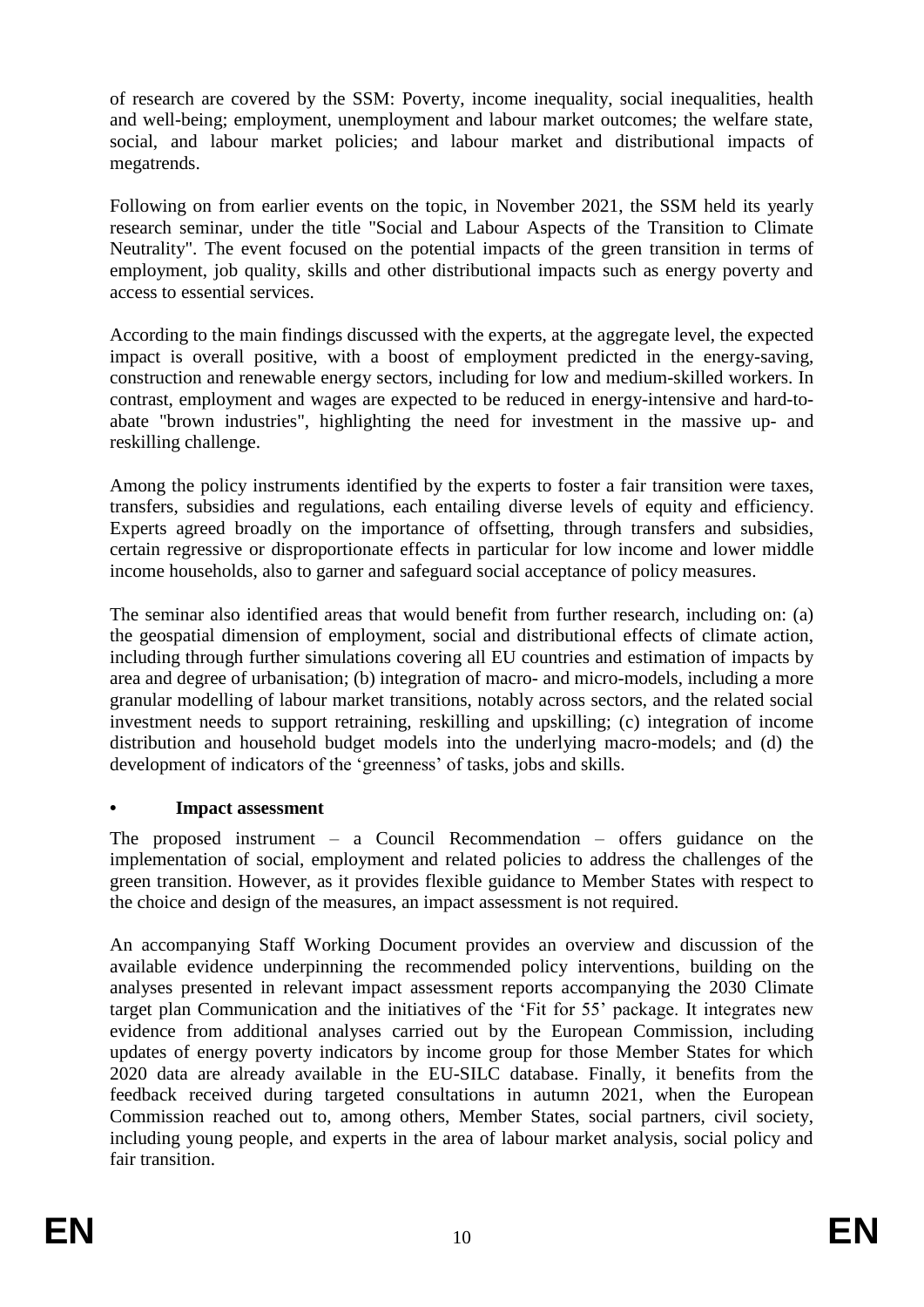Some of the most relevant pieces of evidence concern the following policy aspects:

Demonstrating how the job creation potential of the transition hinges both on the active support to labour market transitions and job creation, and on the ability of workers to obtain a skillset adapted to a labour market and industrial landscape characterised by green jobs and climate-friendly production processes.

Providing modelling evidence for the ability to shift tax revenues away from labour to climate-related revenue generation, to internalise negative environmental externalities by promoting the 'polluter pays principle' and improve labour market outcomes while lowering exposure to environmental hazards, not least for the most vulnerable, as well as the ability to mitigate adverse distributional effects through targeted measures transferring back revenues from energy taxes and carbon pricing to the most affected households, in particular vulnerable ones.

Underlining how dedicated investments in energy efficiency, decarbonisation of heating, cooling and transport, access to essential services, including alternative sustainable mobility solutions, and awareness raising, complemented where necessary with temporary and targeted direct income support for vulnerable consumers and households, can ensure a fair and inclusive energy transition, with a focus on the most affected people and households, in particular vulnerable ones.

## **• Regulatory fitness and simplification**

Not applicable.

# **• Fundamental rights**

No negative impact has been identified on fundamental rights. On the contrary, the initiative promotes rights enshrined by the Charter of Fundamental Rights of the European Union, including the Equality and Solidarity titles, such as the right to fair working conditions (Article 31), the right to education (Article 14), and the entitlement to social security and social assistance (Article 34), which refers to social security benefits and social services providing protection in certain cases, as well as the right to social and housing assistance.

# **4. BUDGETARY IMPLICATIONS**

This proposal for a Recommendation does not require additional resources from the EU budget.

Funding opportunities under the EU budget relating to the fair transition towards climate neutrality are already available in line with the policy of objectives and intervention logic of the different funds and programmes $47$ .

The Recommendation includes guidance referring to national budgets and their possible role in implementing the Recommendation.

<sup>1</sup> <sup>47</sup> An overview of relevant funding instruments and their inter-linkages, as well as their role in addressing the recommendations made under this proposal, are described in further detail in the accompanying Staff Working Document (SWD(2021) 452).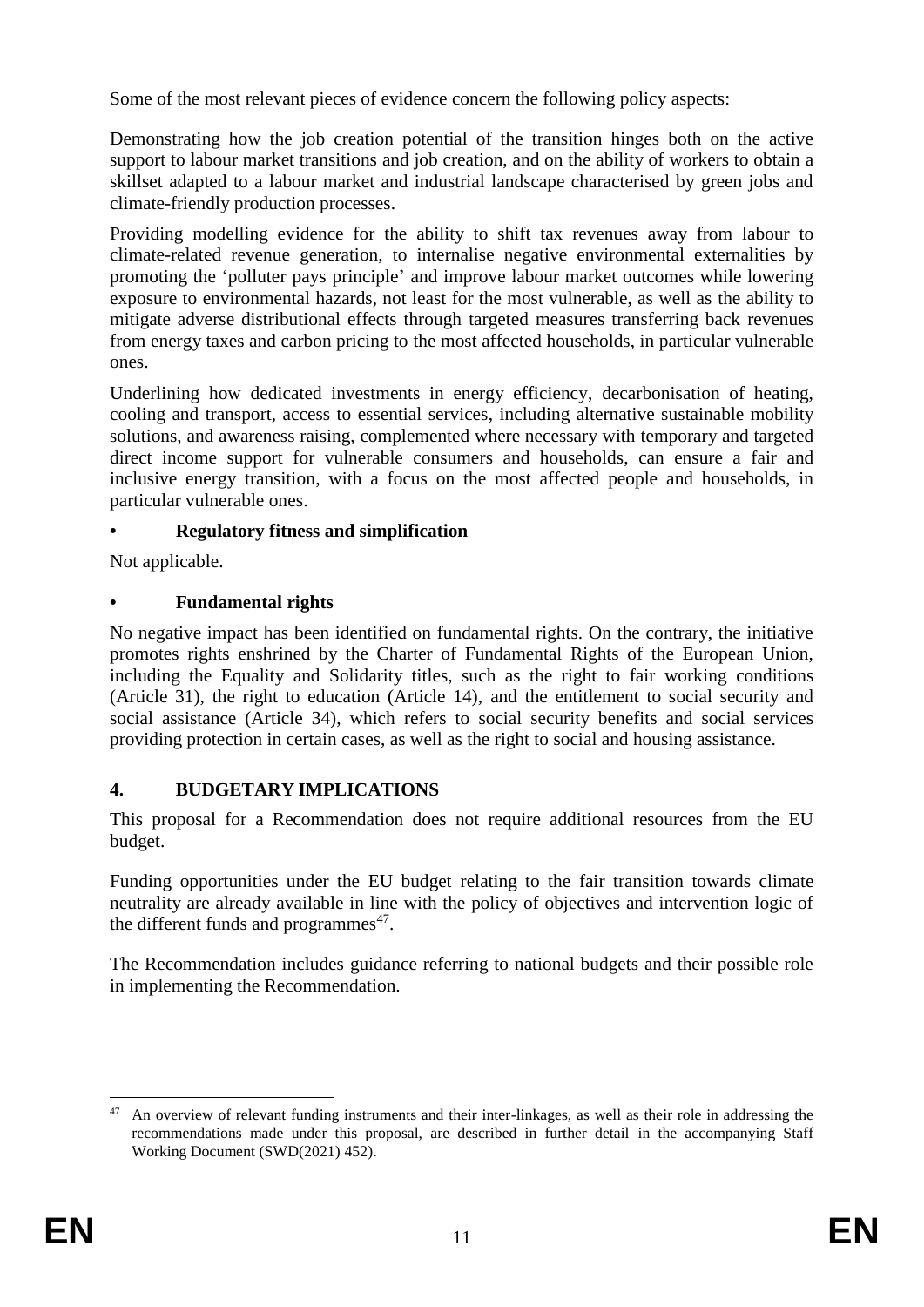## **5. OTHER ELEMENTS**

## **• Implementation plans and monitoring, evaluation and reporting arrangements**

It is proposed that the Commission monitors the implementation of this Council Recommendation in cooperation with the Member States and in the context of the European Semester.

Moreover, it is proposed that Member States take into consideration this Council Recommendation in the update of their integrated National Energy and Climate Plans (NECPs) in 2023 (for draft NECPs) and 2024 (for the final NECPs) pursuant to Article 14 of Regulation (EU) 2018/1999 on the Governance of the Energy Union and Climate Action ('the Governance Regulation') and in their national energy and climate progress reports pursuant to Article 17 of that Regulation. In particular, the Recommendation should inform the mainstreaming of fair transition aspects across the measures and actions foreseen under each of the five dimensions of the Energy Union outlined in Article 1(2) of the Governance Regulation. The Recommendation should also inform specific national actions and measures aimed at addressing employment, skills, energy poverty and other social and distributional aspects of the internal energy market, where Member States choose to take such actions, thereby supporting them, in particular those with a significant number of households in energy poverty, to outline adequate policies and measures addressing the issue in their integrated NECPs in line with Article 3(3d), including social policy measures and other relevant national programmes and policies.

Through the multi-lateral surveillance mechanism and governance mechanisms in place, the Commission will analyse possible impacts of the transition, identify the most affected people and address, where appropriate, country-specific recommendations to Member States in the context of the European Semester, on the basis of the guidelines for the employment and social policies of the Member States.

# **• Explanatory documents (for directives)**

Not applicable.

# **• Detailed explanation of the specific provisions of the proposal**

§ 1 to 2 indicates the subject matter, objectives and structure of this Recommendation.

§ 3 contains definitions which are to be applied for the purpose of the Recommendation.

§ 4 to 7 recommend to Member States to establish and implement comprehensive and coherent policy packages for a fair green transition with a view to providing active support to quality employment; ensuring access to quality and inclusive education, training and life-long learning; providing for fair tax-benefit and social protection systems; ensuring access to affordable essential services and housing as part of the transition towards climate neutrality.

§ 8 to 9 recommend to Member States to establish and implement other cross-cutting elements that promote a fair and inclusive green transition, in particular with view to ensuring an inclusive whole-of-economy approach, and providing for a strong evidence base that is needed to put in place sound social and labour market policies promoting a fair and inclusive transition.

§ 10 recommends Member States to make optimal use of public and private funding with view to providing effective financial support, in particular by committing and deploying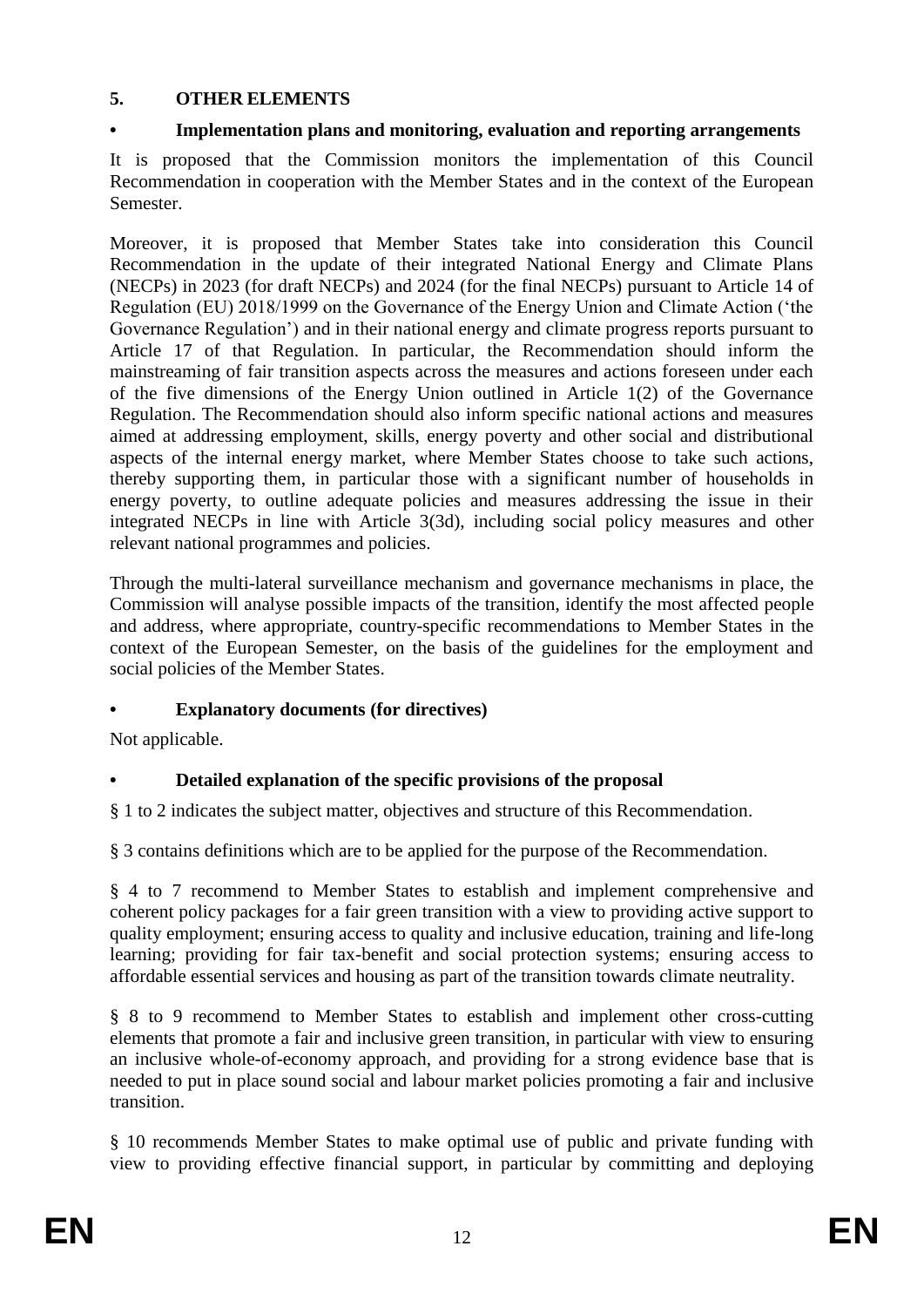adequate national resources; designing an adequate mix of measures in the national plans under the proposed Social Climate Fund; and ensuring a coherent and optimal use of funding linked to the fair transition at all levels, including at the EU level.

§ 11 welcomes the Commission's intention to take follow-up actions to the Council Recommendation, in particular with view to promoting public debate on the fair transition, enhancing the data and methodological basis, monitoring and foresight analysis, reviewing progress in the implementation of this Recommendation in the context of multilateral surveillance notably in the European Semester and in the context of the Energy Union and Climate Action.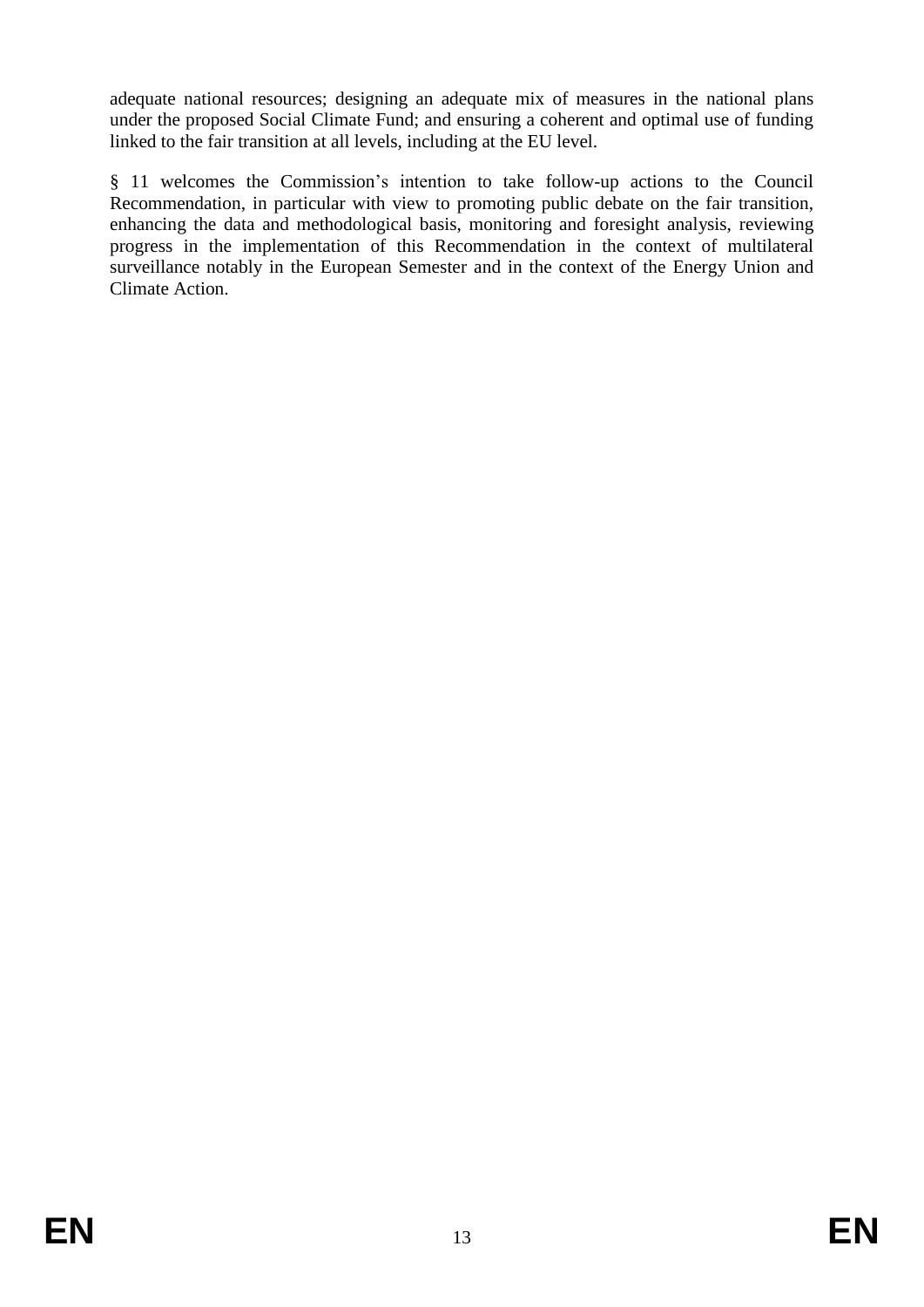#### 2021/0421 (NLE)

#### Proposal for a

## **COUNCIL RECOMMENDATION**

#### **on ensuring a fair transition towards climate neutrality**

#### THE COUNCIL OF THE EUROPEAN UNION,

Having regard to the Treaty on the Functioning of the European Union, and in particular Article 166(4), and Article 292 in conjunction with Article 149 thereof.

Having regard to the proposal from the European Commission,

Whereas:

- (1) Greenhouse gas emissions need to be urgently reduced, in particular to decrease sea level rise and the likelihood of extreme weather events that already affect every region across the globe<sup>48</sup> and to reduce the economic and social costs associated with the effects of global warming<sup>49</sup>. The Union and its Member States are Parties to the Paris Agreement adopted under the United Nations Framework Convention on Climate Change (UNFCCC) in December 2015 ('the Paris Agreement')<sup>50</sup>, which binds its Parties to holding the increase in the global average temperature to well below 2°C above pre-industrial levels and to pursuing efforts to limit the temperature increase to 1.5°C above pre-industrial levels.
- (2) Climate change and environmental degradation pose severe threats that require urgent action, as reaffirmed most recently by the Sixth Assessment Report of the Intergovernmental Panel on Climate Change (IPCC) on the Physical Science Basis. Human suffering and economic losses stemming from more frequent climate-related extreme events, such as floods, heatwaves, droughts and forest fires, are becoming more common. In the EU, these losses already average over EUR 12 billion per year<sup>51</sup>. These losses could reach an additional EUR 175 billion (1.38% of EU GDP) per year if global warming reaches  $3^{\circ}$ C above pre-industrial levels.  $3^{\circ}$ C as opposed to EUR 65 billion for 2°C and EUR36 billion per year for 1.5°C. This would disproportionately harm certain groups, notably people already in vulnerable situations and regions already facing challenges.
- (3) The European Green Deal<sup>52</sup> sets out the strategy for the Union to become the first climate-neutral continent and transform the Union into a sustainable, fairer and more prosperous society that respects the planetary boundaries. The need for a fair transition

<u>.</u>

<sup>48</sup> IPCC, 2021: Climate Change 2021: The Physical Science Basis. Contribution of Working Group I to the Sixth Assessment Report of the Intergovernmental Panel on Climate Change.

<sup>49</sup> JRC, PESETA IV,<https://ec.europa.eu/jrc/en/peseta-iv/economic-impacts> .

<sup>50</sup> Paris Agreement (OJ L 282, 19.10.2016, p. 4).

<sup>51</sup> European Commission (2021), PESETA IV study 'Climate change impacts and adaptation in Europe', Joint Research Centre, Sevilla,<http://ec.europa.eu/jrc/en/peseta-iv> .

<sup>52</sup> Communication from the Commission 'The European Green Deal', COM(2019) 640 final.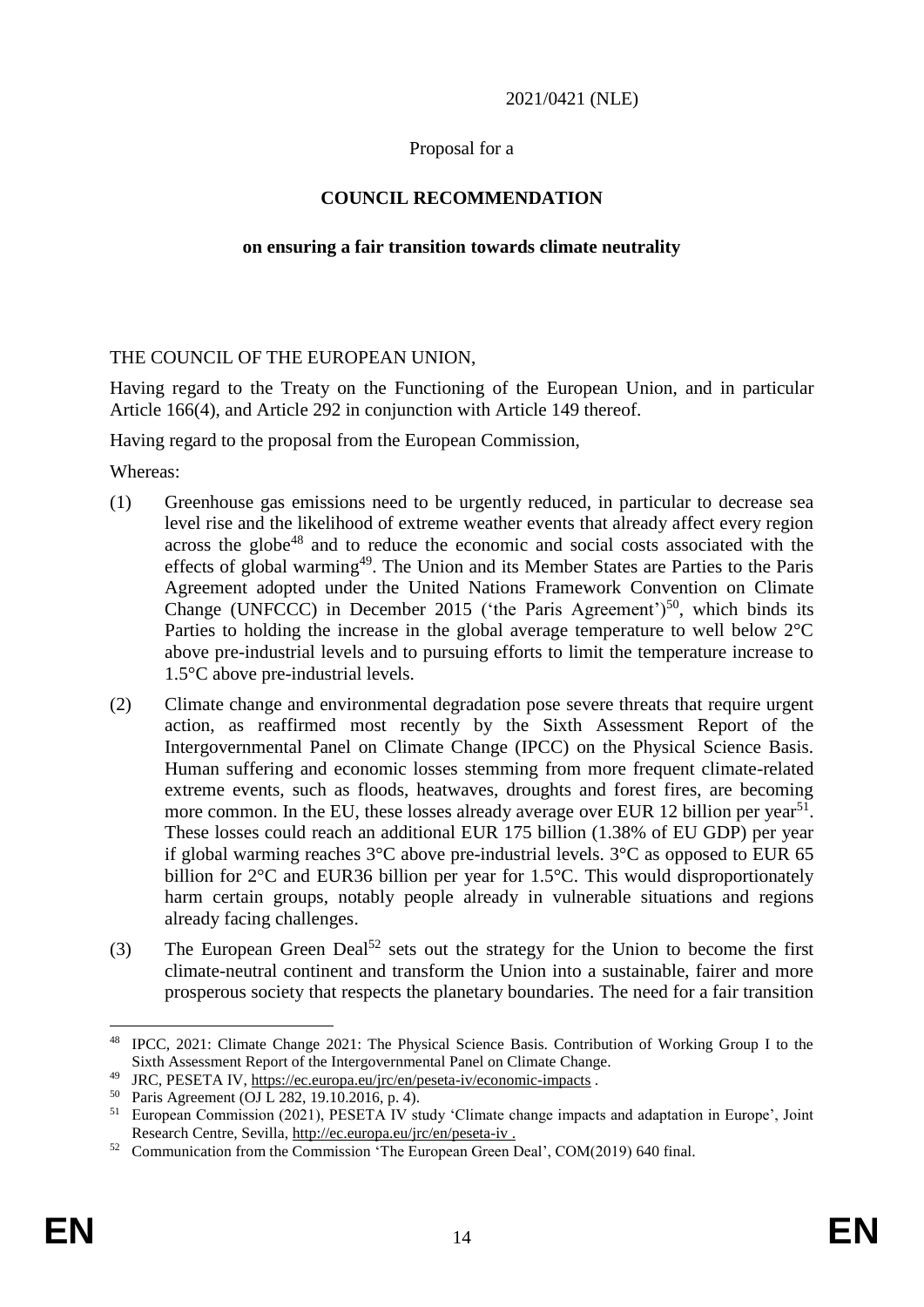is an integral part of the Green Deal which underlined that no person and no place should be left behind. The European Climate  $Law<sup>53</sup>$  sets out a binding Union-wide objective of climate neutrality by 2050 and a binding intermediate target of a net domestic reduction in greenhouse gas emissions of at least 55% by 2030 compared to 1990 levels. The  $8<sup>th</sup>$  Environment Action Programme to  $2030<sup>54</sup>$  aims to protect, conserve and enhance the Union's natural capital and protect the health and well-being of citizens from environment-related risks and impacts.

- (4) The transformation to a climate neutral economy and society requires comprehensive policy action and substantial investment across many areas, such as climate action, energy, environment, industry, research and innovation.<sup>55</sup> To deliver on the binding Union-level target for 2030, the Commission put forward the 'Fit for 55<sup>'56</sup> package on 14 July 2021. This package includes proposals for updating relevant legislation, including the EU Emissions Trading System  $(ETS)^{57}$ , the energy taxation, energy efficiency and renewable energy Directives, the  $CO<sub>2</sub>$  emission standards Regulation for cars and vans, the Regulation on the inclusion of greenhouse gas emissions and removals from land use, land use change and forestry, the Directive on alternative fuels infrastructure, and the effort sharing Regulation with respect to sectors outside the current ETS, namely transport and building sectors. It also includes new legislative proposals, notably to support the use of cleaner fuels in the aviation and maritime transport sectors, as well as to introduce a Carbon Border Adjustment Mechanism and establish a Social Climate Fund, which is directly related to the proposed introduction of emissions trading system for fuels used in buildings and road transport. The 'Fit for 55' package, combined with measures taken at EU level to support and incentivise the necessary public and private investments will help to support and accelerate the growth of new markets, for instance for clean fuels and low-emission vehicles, thereby driving down the costs of the sustainable transition for businesses and citizens alike.
- (5) Member States have committed in the European Council's Strategic Agenda 2019- 2024 to ensure a fair transition towards climate neutrality that is inclusive and leaves nobody behind. At the international level, Member States have endorsed the UN Sustainable Development Goals and ratified the Paris Agreement, which refer to the imperatives of a just transition of the workforce and the promotion of decent work and quality jobs. ILO Guidelines provide an internationally established policy framework for a just transition towards environmentally sustainable economies and societies for all.<sup>58</sup> Furthermore, 54 signatories (countries and social partners) endorsed the 2018

<sup>&</sup>lt;u>.</u> <sup>53</sup> Regulation (EU) 2021/1119 of the European Parliament and of the Council of 30 June 2021 establishing the framework for achieving climate neutrality and amending Regulations (EC) No 401/2009 and (EU) 2018/1999 ('European Climate Law') (OJ L 243, 9.7.2021, p. 1).

<sup>54</sup> Proposal for a Decision of the European Parliament and of the Council on a General Union Environment Action Programme to 2030, COM(2020) 652 final.

<sup>55</sup> For instance as regards infrastructure, Europe will need an estimated EUR 350 billion in additional investment per year over this decade to meet its 2030 emissions-reduction target in energy systems alone, alongside EUR 130 billion need for other environmental goals.

<sup>56</sup> Communication from the Commission ''Fit for 55': delivering the EU's 2030 Climate Target on the way to climate neutrality', COM(2021) 550 final.

<sup>57</sup> Proposal for a Directive of the European Parliament and of the Council amending Directive 2003/87/EC establishing a system for greenhouse gas emission allowance trading within the Union, Decision (EU) 2015/1814 concerning the establishment and operation of a market stability reserve for the Union greenhouse gas emission trading scheme and Regulation (EU) 2015/757, COM(2021) 551 final.

The guidelines define the concept of just transition and call upon policy-makers and social partners to promote a just transition at the global level.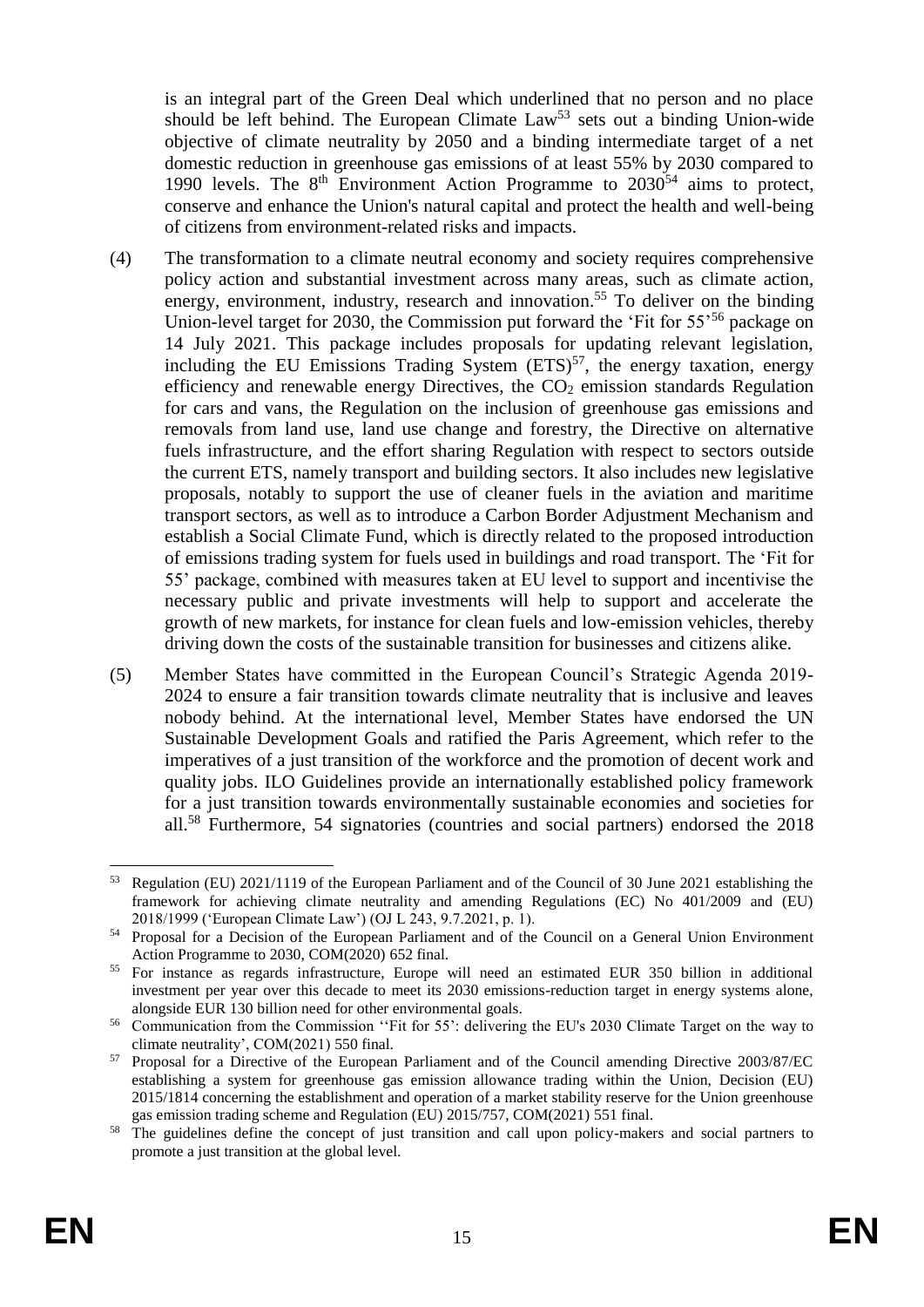Silesia Declaration on Solidarity and Just Transition, adopted at COP-24 in Katowice, including the European Commission on behalf of the European Union<sup>59</sup> and 21 individual EU Member States. The European Union and 10 individual Member States signed the 2021 Declaration on Supporting the Conditions for a Just Transition Internationally, adopted at COP-26 in Glasgow, committing to include information on just transition in Biennial Transparency Reports in the context of reporting on our policies and measures to achieve our Nationally Determined Contributions.

- (6) Fairness and solidarity are defining principles of the Union's policies towards green transition and a requisite for its broad and sustained public support. The European Green Deal stresses that the transition must be fair and inclusive, putting people first and paying particular attention to supporting those regions, industries, workers, households and consumers that will face the greatest challenges. Moreover, the Communication on a Strong Social Europe for Just Transitions<sup>60</sup> underlines that implementing the European Green Deal will give Europe the tools to strive for more when it comes to upward convergence, social fairness and shared prosperity.
- (7) The European Pillar of Social Rights Action Plan<sup>61</sup> highlights that unity, coordination and solidarity are needed to bounce forward towards a greener and more digital decade in which Europeans can thrive. It proposed three EU headline targets for 2030, namely that at least 78% of the population aged 20 to 64 should be in employment by  $2030^{62}$ ; at least  $60\%$  of all adults should participate in training every year<sup>63</sup>; the number of people at risk of poverty or social exclusion should be reduced by at least 15 million by 2030<sup>64</sup>. These 2030 headline targets were welcomed by EU leaders in the Porto Declaration of May 2021<sup>65</sup> and by the European Council of June 2021.
- (8) With the right accompanying polices in place<sup>66</sup>, the green transition could in aggregate create around 1 million additional quality jobs<sup>67</sup> in the EU by 2030 and 2 million by 2050<sup>68</sup>, in sectors such as construction, ICT or renewable energy, while mitigating the protracted decline in middle-skilled jobs as a result of automation and digitisation.

<sup>1</sup> <sup>59</sup> General Secretariat of the Council,  $14545/1/18$  REV1 of 26 November 2018.

<sup>60</sup> Communication from the Commission 'A Strong Social Europe for Just Transitions', COM(2020) 14, launching the public consultation for the European Pillar of Social Rights Action Plan.

<sup>61</sup> Communication from the Commission 'The European Pillar of Social Rights Action Plan', COM(2021) 102 final. The European Pillar of Social Rights, proclaimed and signed by the Council of the European Union, the European Parliament and the Commission at the Gothenburg Summit in November 2017, is the Union's guiding compass to a strong social Europe.

<sup>&</sup>lt;sup>62</sup> In order to achieve this overall goal, Europe must strive to at least halve the gender employment gap compared to 2019; to reduce the share of young people (15-29) who are neither in employment, nor in education or training (NEETs) to 9%, and to increase the provision of formal early childhood education and care (ECEC).

<sup>63</sup> In particular, at least 80% of those aged 16-74 should have basic digital skills, and early school leaving should be further reduced and participation in upper secondary education increased.

 $64$  Out of 15 million people to lift out of poverty or social exclusion, at least 5 million should be children.

<sup>65</sup> European Council, Porto Declaration, 8.5.2021.

<sup>&</sup>lt;sup>66</sup> Communication from the Commission "Fit for 55": delivering the EU's 2030 Climate Target on the way to climate neutrality', COM(2021) 550 final.

<sup>&</sup>lt;sup>67</sup> Staff Working Document from the Commission, Impact Assessment accompanying the Communication 'Stepping up Europe's 2030 climate ambition - Investing in a climate-neutral future for the benefit of our people', SWD(2020) 176 final. Projections based on E-QUEST using a 'lower taxation low-skilled labour' scenario.

<sup>68</sup> European Commission (2019), Sustainable growth for all: choices for the future of Social Europe, Employment and Social Developments in Europe 2019, 4 July 2019. Based on the In-depth analysis accompanying the Communication of the Commission COM(2018) 773.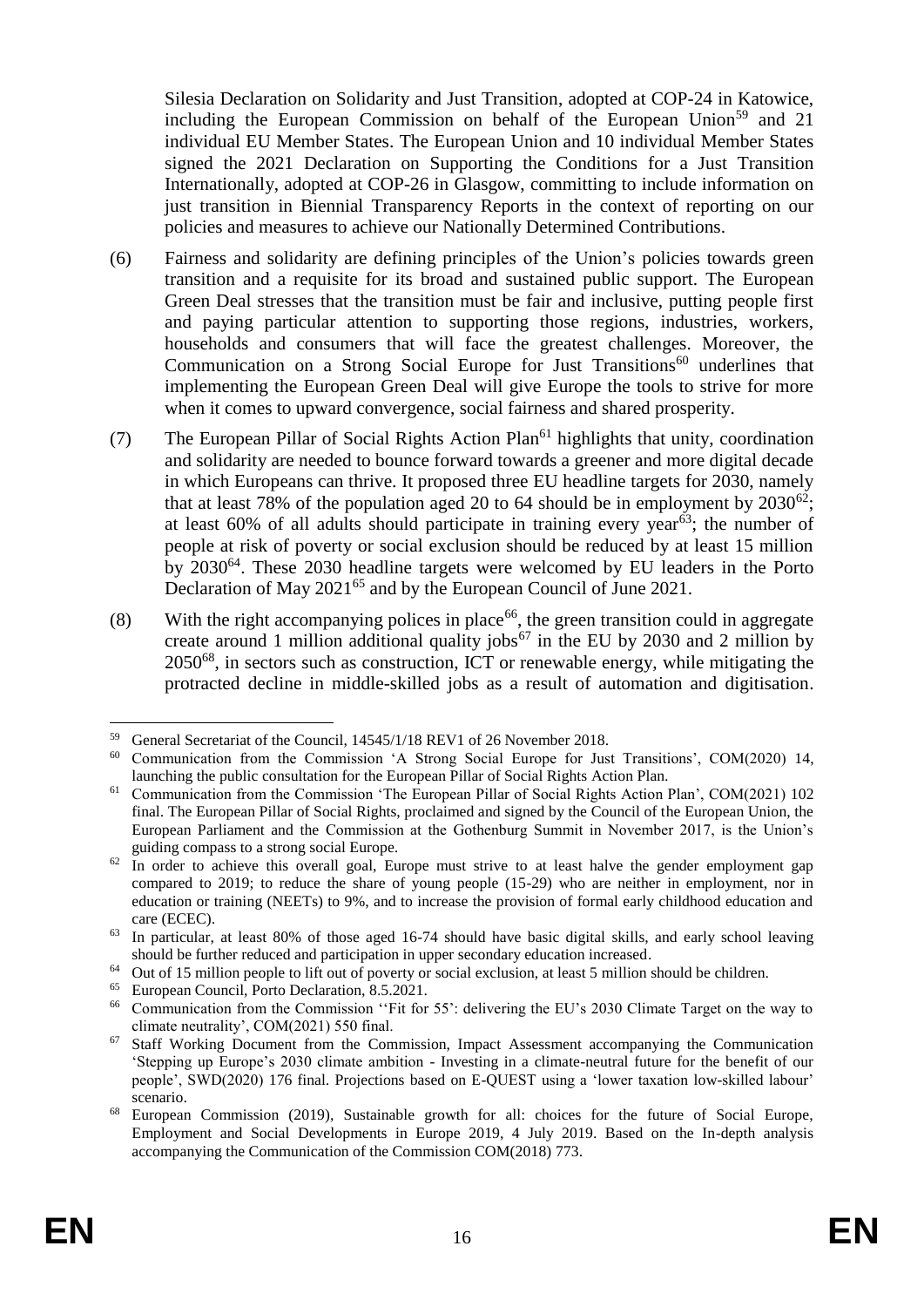However, in a pessimistic scenario, the impacts of the green transition towards climate neutrality combined with an inadequate policy mix could imply job and GDP losses of up 0.39% in the Union, and job losses of up to  $0.26\%$ <sup>69</sup>.

- (9) The impacts of the green transition on business and employment will vary by sector, occupation, region and country, implying job changes within sectors and industrial ecosystems, as well as large labour reallocations across them $70$ . Restructuring and adjustment in the companies, sectors and ecosystems concerned require the development of new business models and large labour reallocations across sectors and regions. For instance, job losses are expected in some mining activities or fossil-fuel based energy production, as well as in parts of the automotive sector. Conversely, new job opportunities are expected in circular value retention activities and sustainable transport and energy production. Member States should therefore follow granular approaches, focusing on the individual regions and ecosystems concerned, in liaison with social partners and/or local and regional authorities and stakeholders.
- (10) By creating quality job opportunities for everyone while taking measures to alleviate and prevent energy and transport poverty, the green transition can contribute to raising incomes and reducing inequalities and poverty overall<sup>71</sup>. It can thus help tackle preexisting socio-economic inequalities and social exclusion, improving health and wellbeing, and promoting equality. Particular attention should go to certain population groups, notably those in already vulnerable situations. This includes notably low- and lower-middle income households, who spend a high share of their income in essential services such as energy, transport and housing, as well as micro, small and mediumsized enterprises. Modelling results show that whether environmental taxes are progressive or regressive will depend largely on instrument design, including, for example, the extent to which income tax cuts or other revenue recycling options are targeted at lower income earners $^{72}$ .
- (11) Circular value retention activities (including repair, re-use, remanufacturing and servitisation business models) can foster affordable and sustainable access to goods and services. They also generate jobs and opportunities at various skill levels, including for women, people with disabilities and groups in vulnerable situations, with social economy enterprises active in these areas. By avoiding new purchases, they reduce carbon emissions vastly, whilst the jobs created are in proximity to the products that need to be maintained, refurbished or shared.
- (12) According to latest available data in EU-SILC for  $2019/2020^{73}$ , energy poverty affected about 8% of the EU population, i.e. more than 35 million people, who were unable to keep their homes adequately warm, with significant differences between

<sup>69</sup> SWD(2020) 176 final.

<sup>70</sup> SWD(2020) 176 final.

 $71$  European Commission (2019), 'Sustainable growth for all: choices for the future of Social Europe, Employment and Social Developments in Europe 2019', chapter 5, 4 July 2019, and European Commission (2020), 'Leaving no one behind and striving for more: fairness and solidarity in the European social market economy', Employment and Social Developments in Europe 2020, chapter 4.2.2, 15 September 2020. Overall poverty in this context is measured using the agreed indicator for the at-risk-of poverty rate, in line with Social Scoreboard indicators and the related 2030 headline target under the European Pillar of Social Rights Action Plan.

<sup>&</sup>lt;sup>72</sup> IEEP (2021), <u>Green taxation and other economic instruments: internalising environmental costs to make the</u> [polluter pay.](https://ec.europa.eu/environment/publications/green-taxation-and-other-economic-instruments-internalising-environmental-costs-make-polluter-pay_en)

<sup>73</sup> 2019 EU-SILC data available for all MS; 2020 data not available for all Member States yet.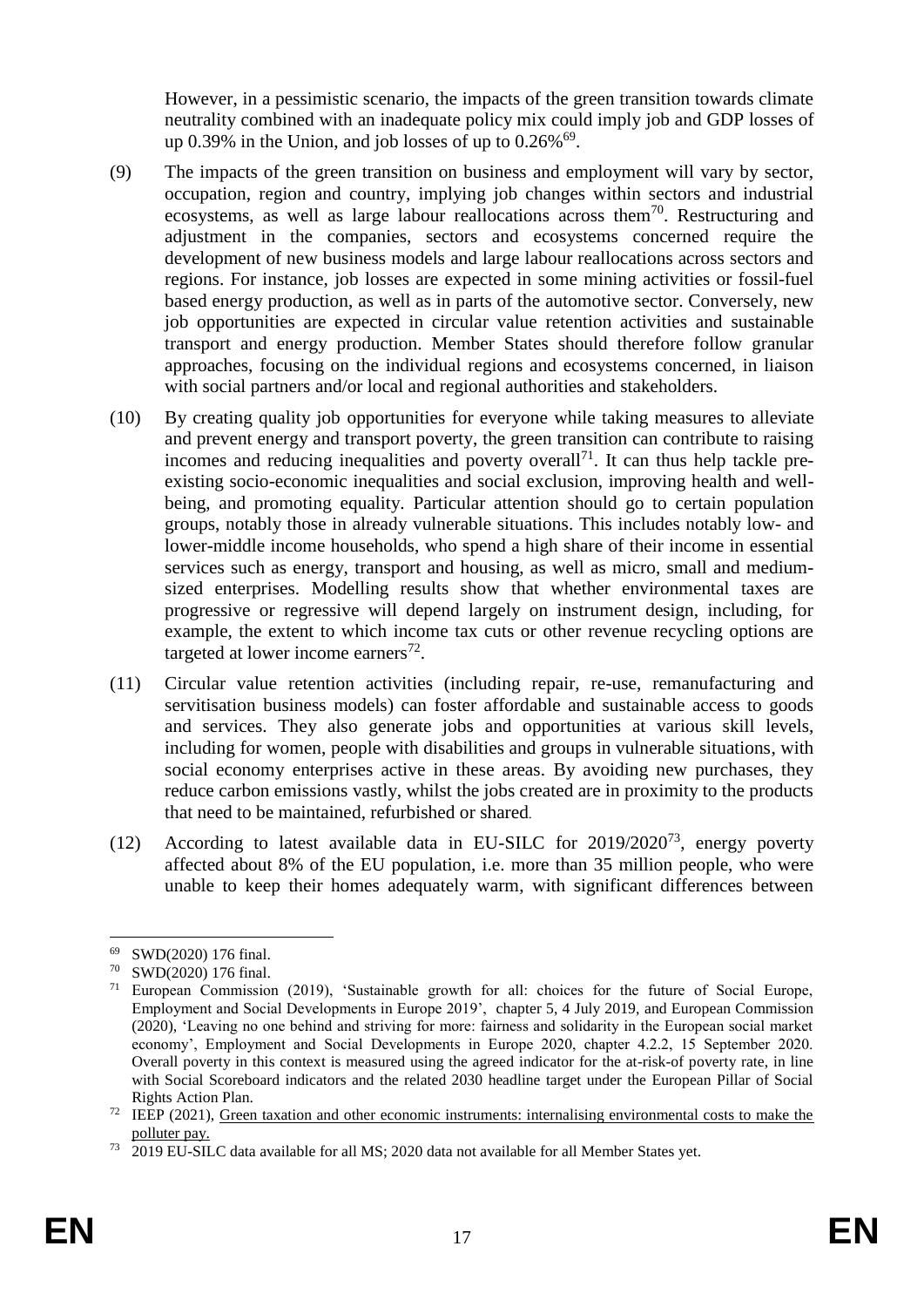Member States and between income groups<sup>74</sup>. Overall, the Energy Poverty Observatory estimates that more than 50 million households in the European Union experience energy poverty. Energy poverty, resulting from a combination of low income, a high share of disposable income spent on energy and poor energy efficiency, has been a major challenge for the Union for some time. This form of poverty affects not only low-income households, but also lower middle-income households in many Member States<sup>75</sup>. Households with above-average energy needs, which includes families with children, persons with disabilities, and older persons, are also more susceptible to energy poverty<sup>76</sup> and to its effects. Women, and in particular lone parents and older women<sup>77</sup>, are also particularly affected by energy poverty. In addition to energy poverty, the concept of transport poverty is increasingly recognised where certain categories of population are unable to attain a socially and materially necessitated level of transport services. Without the right accompanying measures to alleviate and prevent energy and transport poverty, these risk being exacerbated notably due to the internalisation of emissions costs in price formation or to the costs of adaptation towards higher-efficiency, lower-emission alternatives.

(13) Principles of social fairness and solidarity are firmly built into the design of relevant climate, energy and environmental frameworks at the Union level<sup>78</sup>, including via the 'polluter pays principle' and the effort sharing between Member States as well as in some redistribution of ETS allowances for the purposes of solidarity, growth and interconnections within the Union and their use for the Modernisation Fund which contributes to the significant investment needs of the lower-income Member States to modernise their energy systems. Moreover, the framework of the EU energy policy legislation provides Member States with tools to ensure the protection of energy poor and vulnerable household customers while avoiding market distortions<sup>79</sup>. While these tools help in facilitating the green transition, they are intended to provide the means to ensure the necessary protection more generally, as shown for instance by the recent Communication on 'Tackling rising energy prices: a toolbox for action and support'80. In addition, establishing a Social Climate Fund of EUR 72.2 billion for the period 2025-2032 would support vulnerable households, transport users and microenterprises affected by the introduction of emissions trading for fuels used in road transport and buildings<sup>81</sup>. The Fund facilitates addressing the social impacts via measures and investments intended to reduce reliance on fossil fuels through increased

<sup>&</sup>lt;sup>74</sup> Moreover, up to 6.2% of Europeans, i.e. over 27 million people, have arrears in paying their utility bills.<br><sup>75</sup> SWD(2010)570 final

 $^{75}$  SWD(2019)579 final.

See the <u>report</u> of the workshop on 'Energy Poverty', organised on 9 November 2016 for the EP Committee on Industry, Research and Energy (ITRE).

See [Gender perspective on access to energy in the EU \(europa.eu\),](https://www.europarl.europa.eu/RegData/etudes/STUD/2017/596816/IPOL_STU(2017)596816_EN.pdf) Gender and energy | European Institute [for Gender Equality \(europa.eu\),](https://eige.europa.eu/publications/gender-and-energy) [GFE-Gender-Issues-Note-Session-6.2.pdf \(oecd.org\)](https://search.oecd.org/env/GFE-Gender-Issues-Note-Session-6.2.pdf).

Social fairness is also incorporated in the design of Commission proposals that are part of the 'Fit for 55' package, including proposals on the Energy Taxation Directive, the Energy Efficiency Directive, the Renewable Energy Directive, the Alternative Fuels Infrastructure Directive, the Effort Sharing Regulation, and the proposal to establish a Social Climate Fund.

<sup>79</sup> Article 5 of Directive (EU) 2019/944 of the European Parliament and of the Council of 5 June 2019 on common rules for the internal market for electricity and amending Directive 2012/27/EU (Text with EEA relevance.) (OJ L 158, 14.6.2019, p. 125); Article 3 of Directive 2009/73/EC of the European Parliament and of the Council of 13 July 2009 concerning common rules for the internal market in natural gas and repealing Directive 2003/55/EC (Text with EEA relevance) (OJ L 211, 14.8.2009, p. 94).

 $\frac{80}{10}$  COM(2021) 660 final, 13 October 2021.

<sup>81</sup> Proposal for a Regulation of the European Parliament and of the Council establishing a Social Climate Fund, COM(2021) 568 final.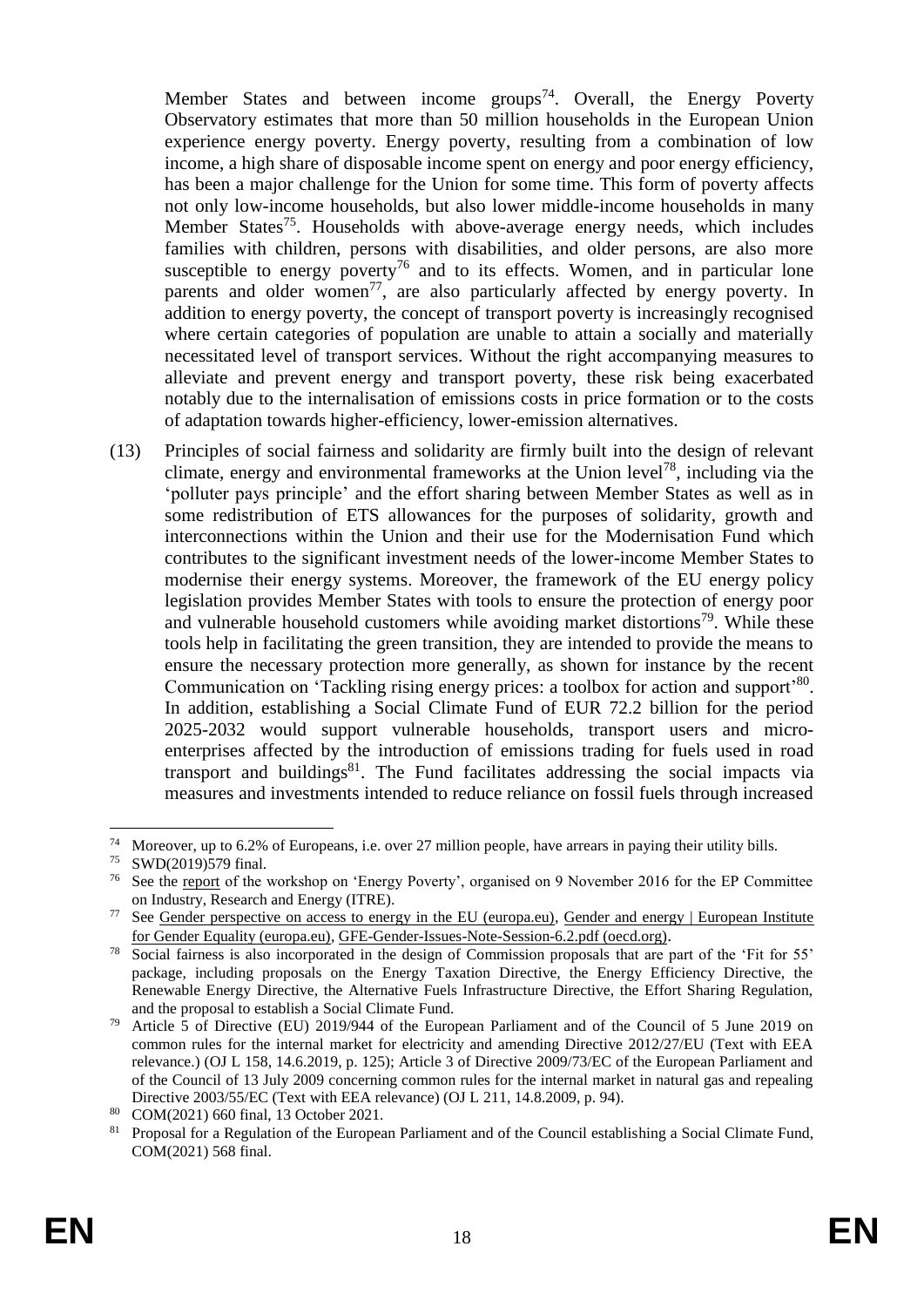energy efficiency of buildings, decarbonisation of heating and cooling of buildings, including the integration of energy from renewable sources, and granting improved access to zero- and low-emission mobility and transport to the benefit of vulnerable households, vulnerable micro-enterprises and vulnerable transport users, complemented with temporary direct income support to vulnerable households, including vulnerable transport users, where necessary.

- (14) Member States have a range of tools at their disposal to outline and coordinate their actions for a fair transition. National Energy and Climate Plans (NECPs) should to assess the number of households in energy poverty and outline the measures needed to address the social and territorial implications of the energy transition<sup>82</sup>. Territorial Just Transition Plans (TJTPs) should identify the territories eligible for support under the Just Transition Fund up to 2027<sup>83</sup>. Funded by NextGenerationEU, national Recovery and Resilience Plans (RRPs) set reforms and investments to foster the green transition, inclusive growth, social and territorial cohesion, resilience and prospects for the next generation, with an implementation horizon up to 2026.<sup>84</sup>
- (15) Building on the principles and policies of the European Green Deal and the European Pillar of Social Rights in particular, there is scope to enhance design of policies in a comprehensive and cross cutting manner, and ensure coherence of the spending efforts, at the EU and national levels. In its assessment of the final NECPs $^{85}$ , while recognising that they provide some indicators and policies on energy poverty, the Commission concluded that they do not always provide a clear prioritisation of funding needs for a fair transition, nor for reskilling and upskilling or for supporting labour market adjustments. The TJTPs should focus on selected territories and thus are not expected to lay out an overall strategy and policies for a fair transition at the national level. While the reforms and investments they support and help finance are designed to provide lasting impact, both TJTPs and RRPs are limited in time. Some actions for a fair transition are also implemented in the context of other programmes and initiatives, in particular the Cohesion policy funds. The Social Climate Plans will play an important role in assisting the most affected and vulnerable groups in the context of the introduction of emissions trading for fuels used in road transport and buildings.
- (16) A fair transition towards climate neutrality in the Union by 2050 will ensure that no one is left behind, in particular workers and households most affected by the green transition, and notably those already in vulnerable situations. To this end, as set out in this Recommendation, Member States should put in place comprehensive policy

<sup>1</sup> <sup>82</sup> Regulation (EU) 2018/1999 of the European Parliament and of the Council of 11 December 2018 on the Governance of the Energy Union and Climate Action, amending Regulations (EC) No 663/2009 and (EC) No 715/2009 of the European Parliament and of the Council, Directives 94/22/EC, 98/70/EC, 2009/31/EC, 2009/73/EC, 2010/31/EU, 2012/27/EU and 2013/30/EU of the European Parliament and of the Council, Council Directives 2009/119/EC and (EU) 2015/652 and repealing Regulation (EU) No 525/2013 of the European Parliament and of the Council (Text with EEA relevance) (OJ L 328, 21.12.2018, p. 1).

<sup>83</sup> Regulation (EU) 2021/1056 of the European Parliament and of the Council of 24 June 2021 establishing the Just Transition Fund (OJ L 231, 30.6.2021, p. 1).

<sup>&</sup>lt;sup>84</sup> Communication from the Commission 'Europe's moment: Repair and Prepare for the Next Generation'; Regulation (EU) 2021/241 of the European Parliament and of the Council of 12 February 2021 establishing the Recovery and Resilience Facility (OJ L 57, 18.2.2021, p. 17).

<sup>&</sup>lt;sup>85</sup> Communication from the Commission 'An EU-wide assessment of National Energy and Climate Plans Driving forward the green transition and promoting economic recovery through integrated energy and climate planning ', COM(2020) 564 final.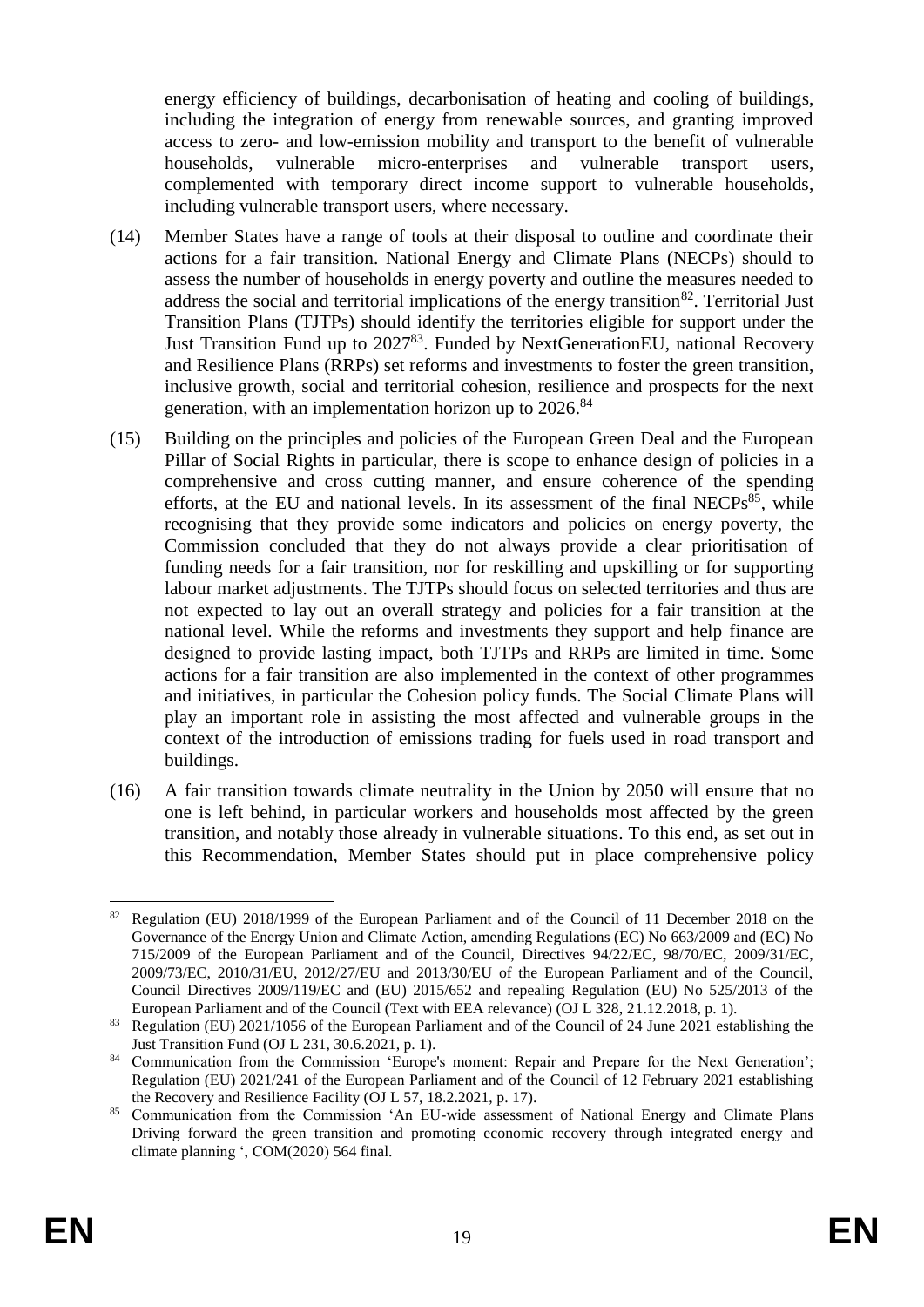packages<sup>86</sup>, strengthen cross-cutting elements that promote fair green transition, and make optimal use of public and private funding. The policy packages should consider those people and households that are most affected by the green transition, notably by job losses but also by changing working conditions and/or new task requirements on the job, as well as those subject to adverse impacts on disposable incomes, expenditure, and access to essential services. As part of the most affected groups, policy packages should in particular - but not only - consider people and households in vulnerable situations, notably people furthest away from the labour market, for instance due to their skills, territorial labour market conditions, or other characteristics, such as sex, racial or ethnic origin, religion or belief, disability, age or sexual orientation. Moreover, people and households in vulnerable situations may include those living in or at risk of poverty and/or energy poverty, facing barriers to mobility, or an overburden of housing costs. Policy packages should be adapted to local circumstances, taking into account the needs of the most vulnerable and remote parts of the EU, including the outermost regions.

- (17) Active support to quality employment should focus on helping workers, job seekers, people not in employment, education or training (NEETs) and the self-employed most affected by the green transition. In particular, underrepresented people such as women or people with comparatively low capacities to adapt to changes on the labour market require support to improve their employability and for finding employment, in line with the Commission Recommendation for Effective Active Support to Employment following the COVID-19 crisis  $(EASE)^{87}$ . Building on previous policy guidance<sup>88</sup>, policy packages should thus include tailored measures to support hiring and transition incentives, entrepreneurship support and quality job creation measures, in particular for micro, small and medium-sized enterprises and in most affected territories. They should also foster the effective implementation and enforcement of existing rules on working conditions and support to socially responsible restructuring in line with existing rules and standards. Social partners have a vital role to play to contribute to addressing, through dialogue, the employment and social consequences of the challenges of the green transition.
- (18) Access to quality and inclusive education, training and life-long learning for all is essential for ensuring that the workforce has the skills required to deliver on the green transition. Fair transition aspects should thus be integrated in the development and implementation of national skills strategies, in line with the European Skills Agenda and the EU's new updated Industrial Strategy<sup>89</sup>. Skills partnerships under the Pact for Skills will also be an important lever. Up-to-date labour market and skills intelligence and foresight, including at regional, sectoral and occupational levels allows for the identification and forecasting of relevant occupation-specific and transversal skills needs, also as a basis for adapting curricula to meet the skills needs for the green transition. VET should equip young people and adults, in particular women, with the

<sup>86</sup> In particular the Annual Sustainable Growth Strategies (ASGS) 2021 and 2022, the Euro area recommendations 2021, and Country-Specific Recommendations.

<sup>87</sup> Commission Recommendation (2021) 402 of 4 March 2021 on Effective Active Support to employment following the Covid-19 crisis (EASE), (OJ L 80, 8.3.2021, p. 1).

<sup>&</sup>lt;sup>88</sup> In particular the EASE Recommendation and the guidelines for the employment policies of the Member States adopted in October 2020 and reconfirmed in October 2021.

<sup>89</sup> Communication from the Commission 'Updating the 2020 New Industrial Strategy: Building a stronger Single Market for Europe's recovery', COM(2021) 350 final.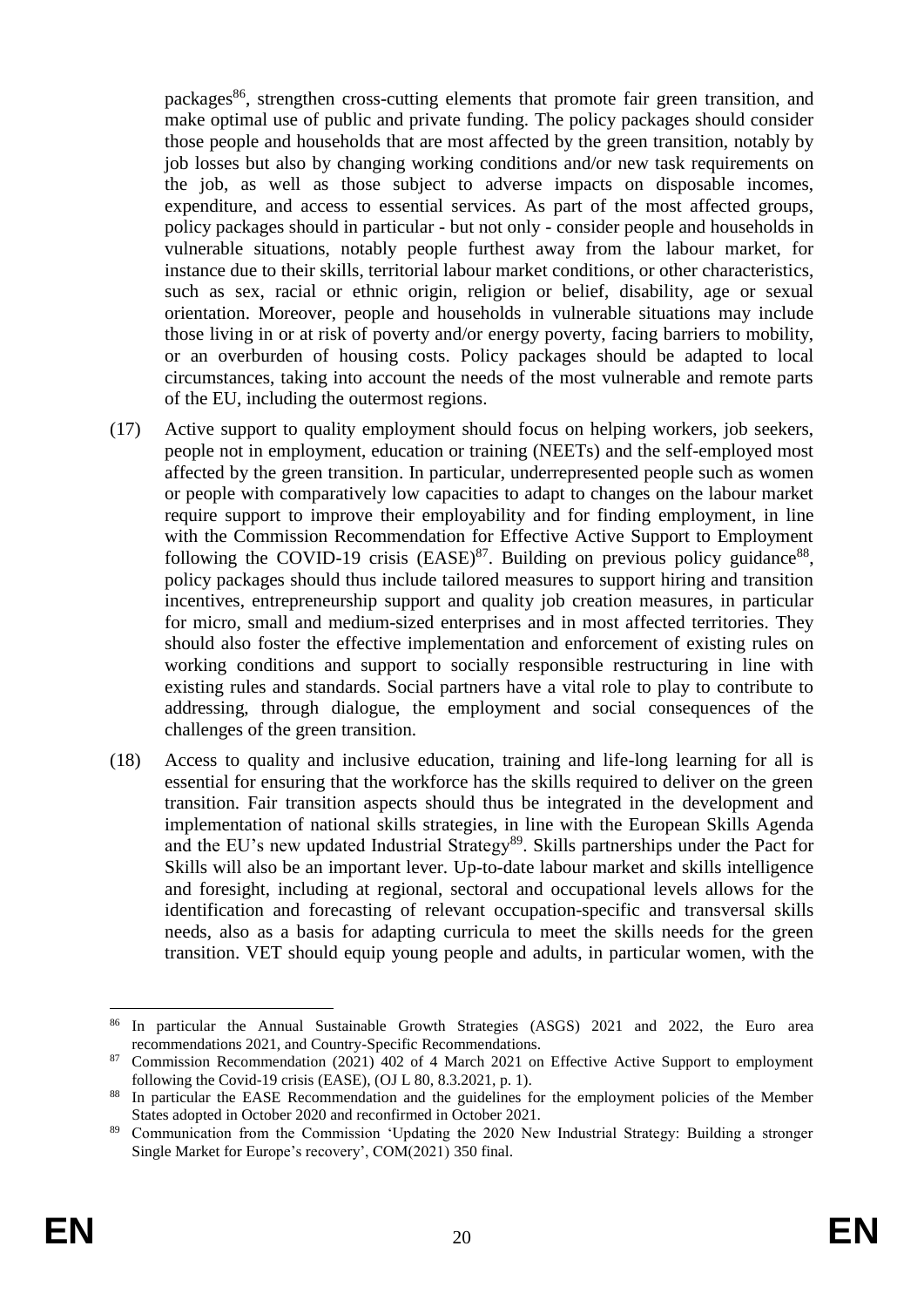skills needed to master the green transition<sup>90</sup>. Apprenticeships and paid traineeships, including strong training components, in particular for young people, contribute to labour market transitions, notably towards activities contributing to climate and environmental objectives, and sectors facing particular skills shortages. Increasing adult participation in lifelong learning should be promoted to meet upskilling and reskilling needs, inter alia by empowering individuals to seek training that is tailored to their needs and via short, quality-assured courses on skills for the green transition, building on the European approach to micro-credentials, which will also make it easier to value and recognise the outcomes of such courses.

- (19) The composition of tax-benefit systems and social protection systems should be reviewed against the specific needs stemming from the green transition, reflecting also the 'polluter pays principle' and the need that accompanying policies will not introduce subsidies to fossil fuels consumption, will not lock in consumers to a specific technology and will not decrease incentives for building renovations, thermal energy system substitutions and in general energy efficiency measures. A combination of various policies can support the most vulnerable households and workers most affected by the green transition. Depending on the national and individual situation, this could for instance involve a shift of taxation away from labour and towards climate and environmental objectives in line with the proposal for revision of the Energy Taxation Directive<sup>91</sup>, a review of unemployment schemes and/or temporary and targeted direct income support, where necessary. Social protection and social inclusion systems can be assessed and, where applicable, adapted in light of the green transition, in particular to provide for income security, notably during job-to-job transitions, and to provide adequate social, health and care services through adequate social infrastructure, notably in most affected territories (e.g. rural and remote areas) in order to prevent social exclusion, and address health risks. To build physical and financial resilience to the irreversible impacts of climate change in an inclusive manner, risk-awareness, risk reduction and risk-transfer solutions need to be promoted, in particular by increasing the availability of insurance solutions and by investing in disaster risk management and adaptation to reduce the physical impacts of climate change and thereby reducing losses as well as the climate protection gap, taking into account micro, small and medium-sized enterprises, as well as rural and remote areas. Disaster risk management including civil protection systems at the national and EU level should be reinforced to better prevent, prepare for and respond to climate related shocks.
- (20) Everyone has the right to access essential services of good quality, including energy, transport, sanitation, financial services and digital communications, and support for equal access to such services should be made available to those in need<sup>92</sup>. Also, access to social housing or housing assistance of good quality should be provided for those in need<sup>93</sup>. In addition, low and medium income households, vulnerable customers, including final users, people facing or risking energy poverty and people living in

<sup>1</sup> <sup>90</sup> Council Recommendation of 24 November 2020 on vocational education and training (VET) for sustainable competitiveness, social fairness and resilience (OJ C 417, 2.12.2020, p. 1).

<sup>91</sup> Proposal for a Council Directive restructuring the Union framework for the taxation of energy products and electricity (recast), COM(2021) 563 final.

<sup>&</sup>lt;sup>92</sup> ['European Pillar of Social Rights',](http://ec.europa.eu/info/sites/default/files/social-summit-european-pillar-social-rights-booklet_en.pdf) solemnly proclaimed by the European Parliament, the Council and the Commission, 17 November 2017, principle 20.

<sup>&</sup>lt;sup>93</sup> ['European Pillar of Social Rights',](http://ec.europa.eu/info/sites/default/files/social-summit-european-pillar-social-rights-booklet_en.pdf) solemnly proclaimed by the European Parliament, the Council and the Commission, 17 November 2017, principle 19 (a).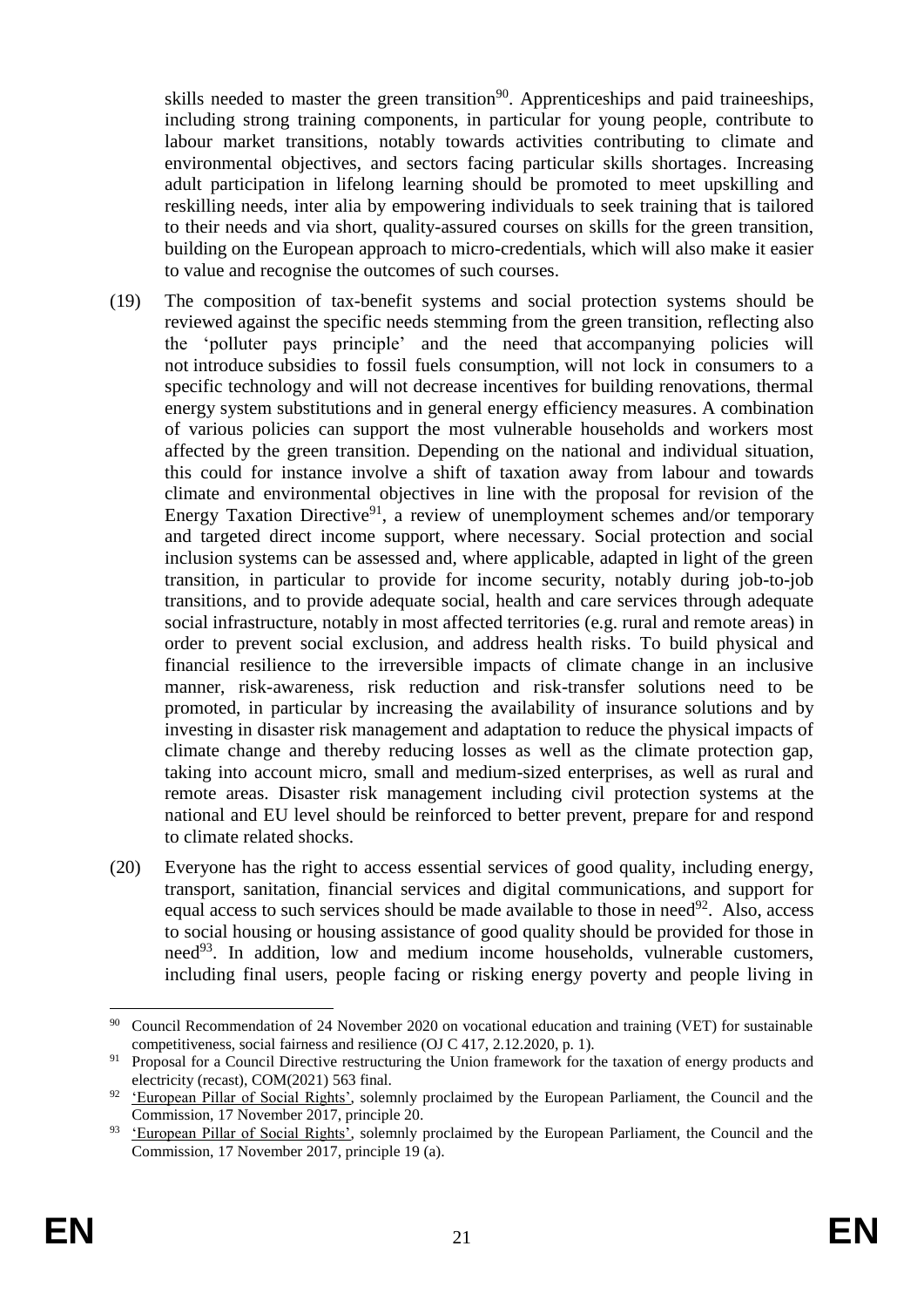social housing can benefit from the application of the 'energy efficiency first principle'. In addition to protecting and empowering energy consumers, specific measures are needed to prevent and tackle the root causes of energy poverty, in particular by promoting investments targeted at energy efficiency improvements, notably in the social housing sector, in line with the proposal on the Energy Efficiency Directive<sup>94</sup> recast adopted on 14 July 2021, as well as the proposal for the Energy Performance of Buildings Directive<sup>95</sup> adopted on 14 December 2021, which also tackles the main non-economic barriers to renovation such as split incentives, including owner-tenant settings, and co-ownership structures. In this context, specific attention should be paid to particular groups which are more at risk of being affected by energy poverty, such as women, persons with disabilities, elderly people, children, and persons with a minority racial or ethnic background. Pre-existing and emerging mobility challenges can be tackled through support measures and the development of the necessary infrastructure, such as public transport. The affordability, accessibility and safety of sustainable mobility and different modes of transport, including private and public transport are key to ensure everyone benefits from and is part of the green transition. Urban mobility plays a significant role in this context, as also reflected by the European Urban Mobility Framework<sup>96</sup> adopted on 14 December 2021.

- (21) A whole-of-economy approach to the fair transition should support policy action, based on the coordination of policy-making and strengthened operational capacities at all levels and across all relevant policy areas, giving also an active role to regional and local authorities, the involvement of social partners at all levels and stages, as well as effective and impactful participation of civil society and stakeholders. Such coordination and engagement could ensure that the European Green Deal principles of fairness and solidarity are integrated in policy design, implementation and monitoring from the outset, providing the basis for broad and long-term support for inclusive policies advancing the green transition.
- (22) A strong evidence base is key to put in place sound social and labour market policies that ensure a fair and inclusive transition. To this end, the gradual harmonisation and consistency of definitions, concepts, classifications and methodologies, notably based on Commission Recommendation (EU)  $2020/1563$  on energy poverty<sup>97</sup>, facilitate assessments and their comparability. Further research and innovation actions can contribute to the knowledge base that may feed into policy and public discourse. In turn, exchanges with the public in all its diversity and with key stakeholders, for instance on the outcomes of evaluations, foresight and monitoring exercises, can contribute to policy-making and ownership.
- (23) Appropriate granular and high quality data and indicators are needed in particular to assess employment, social and distributional impacts of climate change policies. Such data and indicators are currently not fully available. For instance, while some progress has been made on the measurement of energy poverty, indicators to assess transport poverty could be developed. Monitoring and evaluation can be strengthened via a

<sup>&</sup>lt;sup>94</sup> Proposal for a Directive of the European Parliament and of the Council on energy efficiency (recast), COM(2021) 558 final.

<sup>95</sup> Proposal for a Directive of the European Parliament and of the Council amending the Directive 2010/31/EU of the European Parliament and of the Council of 19 May 2010 on the energy performance of buildings (as amended by Directive (EU) 2018/844/EU of 30 May 2018), COM(2021) 802 final.

<sup>&</sup>lt;sup>96</sup> Communication from the Commission 'The European Urban Mobility Framework', COM(2021) 811.<br><sup>97</sup> Commission, Becommendation (EU) 2020/1563 of 14 October 2020 on energy poverty (OI)

<sup>97</sup> Commission Recommendation (EU) 2020/1563 of 14 October 2020 on energy poverty (OJ L 357, 27.10.2020, p. 35).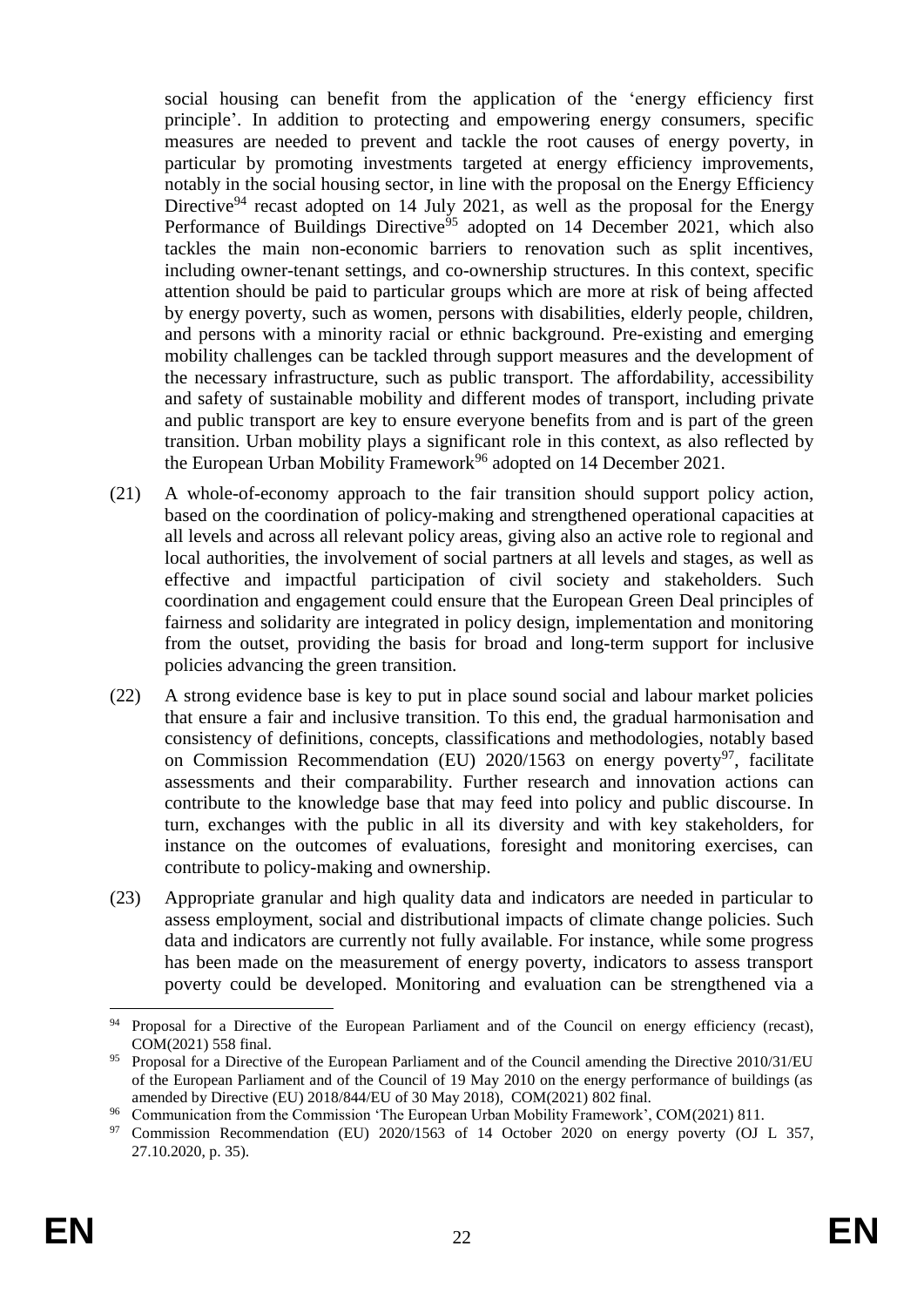number of actions, focussing on indicators, scoreboards as well as small-scale pilot projects and policy experimentation. Actions can build on, or draw from, existing scoreboards such as the Social Scoreboard and the European Green Deal dashboard, which contain relevant information on specific aspects of fair transition policies

- (24) Finally, the optimal and efficient use of public and private funding and the mobilisation of all available resources and their effective deployment, is of particular importance in light of the significant investment needs stemming from the green transition. At the Union level, relevant actions are supported through the EU budget and NextGenerationEU. They will be implemented under with the Recovery and Resilience Facility (RRF), the Just Transition Mechanism (JTM), including the Just Transition Fund (JTF), the European Social Fund Plus (ESF+), the European Regional Development Fund (ERDF), the Cohesion Fund, the Recovery Assistance for Cohesion and the Territories of Europe (REACT-EU), ERASMUS+ and the European Globalisation Adjustment Fund for Displaced Workers (EGF), the LIFE programme, the Horizon Europe programme, the Modernisation Fund<sup>98</sup>, the Social Climate Fund and the funds under the Common Agriculture Policy (CAP). In addition, the Commission supports Member States through the Technical Support Instrument, by providing tailor-made technical expertise to design and implement reforms, including those promoting a fair transition towards carbon neutrality.
- (25) The European Semester is the EU economic and employment policy coordination framework, including in relation to economically and socially relevant aspects of the green and digital transitions. It will continue to play this role in the recovery phase and in advancing the twin transitions, structured around the four dimensions of competitive sustainability and in line with the Sustainable Development Goals. Under the European Semester, the Commission will monitor socio-economic outcomes and impacts closely and where relevant, propose targeted country-specific recommendations to ensure that no one is left behind. Complementarity with the measures supported under the Recovery and Resilience Facility will be a priority. The monitoring of this Recommendation will therefore take place in the context of the European Semester, based on adequate assessments, policy impact evaluations, and the state of implementation of the guidance provided in this Recommendation.
- (26) Moreover, as part of the draft and final update of their National Energy and Climate Plans (NECPs) in 2023 and 2024, respectively, in accordance with Article 14 of the Governance Regulation<sup>99</sup>, Member States should draw on this Recommendation to consider mainstreaming employment, social and distributional impact assessments and fair transition aspects across the five dimensions of the Energy Union and further enhance policy measures for addressing these impacts, with a particular focus on energy poverty.
- (27) Furthermore, the monitoring of the implementation of this Recommendation can build on existing evidence in the context of the established multilateral surveillance processes notably under the European Semester. The Council or the Commission can request the Employment Committee and the Social Protection Committee, in accordance with Articles 150 and 160 TFEU respectively, to examine in their respective area of competence the implementation of this Recommendation on the basis of adequate reporting by the Commission and other multilateral surveillance

<sup>1</sup> <sup>98</sup> Outside the EU budget and NGEU.

<sup>99</sup> In accordance with Article 14 of the Governance Regulation (EU) 2018/1999.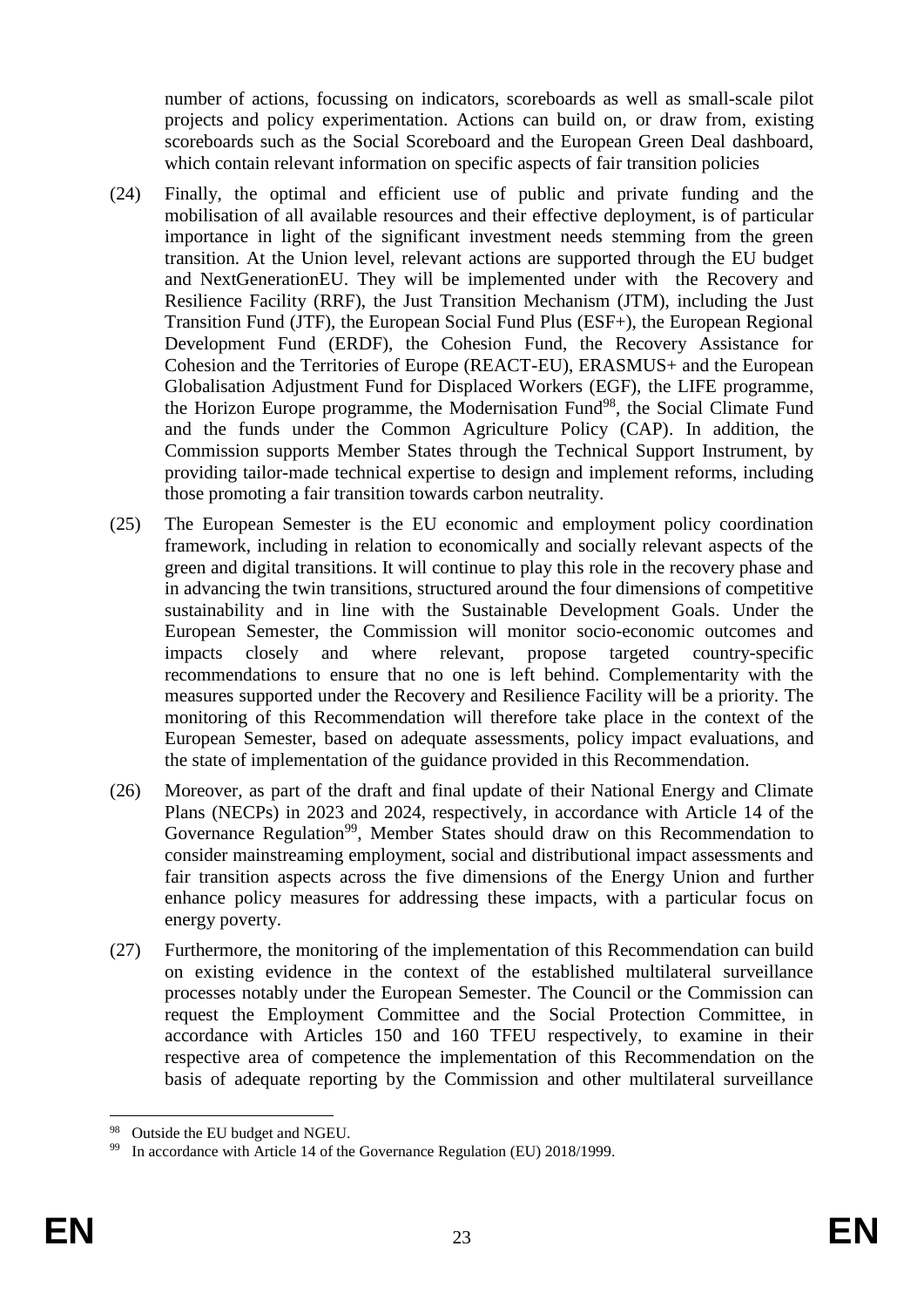tools. Also against this background, the Commission is working to enhance data availability, to update, develop and use frameworks and methodological guidance, including for the measurement of energy and transport poverty and environmental inequalities, and for evaluating the effectiveness and actual impact of policy measures.

#### HAS ADOPTED THIS RECOMMENDATION:

#### OBJECTIVE

- (1) In line with the principles of the European Green Deal and the European Pillar of Social Rights, this Recommendation aims to ensure that the Union's transition towards a climate-neutral and environmentally sustainable economy by 2050 is fair and leaves nobody behind.
- (2) Member States are invited, for that purpose, to adopt and, in close cooperation with social partners as relevant, implement comprehensive and coherent policy packages, addressing the employment and social aspects to promote a fair transition across all policies, notably climate, energy and environmental policies, as well as to make optimal use of public and private funding.

#### **DEFINITIONS**

- (3) For the purpose of this Recommendation, the following definitions apply:
	- (a) 'Green transition' means the transition of the EU economy and society towards the achievement of the climate and environmental objectives primarily through policies and investments, in line with the European Climate Law laying down the obligation to achieve climate neutrality by 2050, the European Green Deal and the Paris Agreement.
	- (b) 'Climate and environmental objectives' means the six objectives laid down by Regulation (EU)  $2020/852^{100}$ , namely: climate change mitigation; climate change adaptation; the sustainable use and protection of water and marine resources; the transition to a circular economy; pollution prevention and control; and the protection and restoration of biodiversity and ecosystems.
	- (c) 'People and households most affected by the green transition' means those whose effective access to quality employment, including self-employment, and/or to education and training and/or to a decent standard of living and essential services is significantly limited or at risk of being significantly limited as a direct or indirect consequence of the green transition.
	- (d) 'People and households in vulnerable situations' means those who, independently of the green transition, face or are at risk of facing a situation of significantly limited access to quality employment, including self-employment, and/or to education and training, and/or to a decent standard of living and essential services, implying low capacities to adapt to the consequences of the green transition.

<sup>1</sup> <sup>100</sup> Regulation (EU) 2020/852 of the European Parliament and of the Council of 18 June 2020 on the establishment of a framework to facilitate sustainable investment, and amending Regulation (EU) 2019/2088 (OJ L 198, 22.6.2020, p. 13) ('Taxonomy Regulation') provides a common classification system for sustainable economic activities.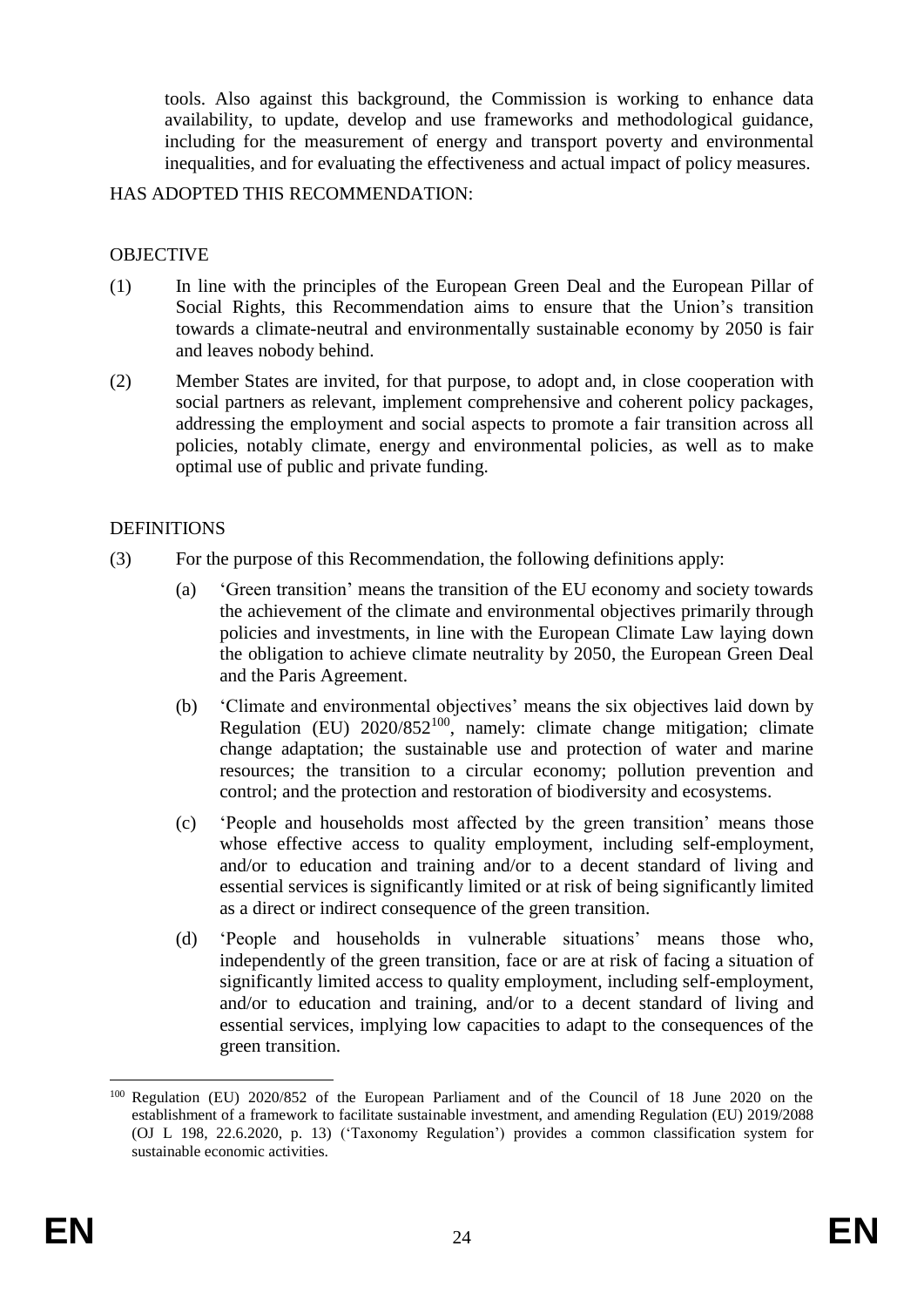- (e) 'Micro, small and medium-sized enterprises' means enterprises that employ fewer than 250 persons, including solo self-employed, and which have an annual turnover not exceeding EUR 50 million, and/or an annual balance sheet total not exceeding EUR 43 million, calculated in accordance with Articles 3 to 6 of Annex I to Commission Regulation (EU) No  $651/2014^{101}$ .
- (f) 'Energy poverty' means the situation defined in Article 2(49) of the Energy Efficiency Directive recast<sup>102</sup>, namely a 'household's lack of access to essential energy services that underpin a decent standard of living and health, including adequate warmth, cooling, lighting, and energy to power appliances, in the relevant national context, existing social policy and other relevant policies<sup>, 103</sup>.
- (g) 'Essential services' means services of good quality, including water, sanitation, energy, transport and mobility, financial services and digital communications; support for access to such services should be made available for those in need, according to principle 20 of the European Pillar of Social Rights, together with providing cost saving opportunities, including through reuse, repair, donation and sharing services.
- (h) 'Policy package' means a comprehensive and coherent set of policy measures that integrates employment, skills and social policies with climate, energy, transport, environmental and other green transition policies, through a wellcoordinated approach based on one or several national strategies and/or action plans, and benefiting from EU-level coordination and governance mechanisms as appropriate.

## POLICY PACKAGES FOR A FAIR GREEN TRANSITION

- (4) To provide active support to quality employment for a fair transition and build on the EASE Recommendation, Member States are encouraged, in close cooperation with social partners, to consider the following measures in support of people most affected by the green transition, notably those in vulnerable situations, and, where adequate, help them to transit, through employment or self-employment, towards economic activities contributing to climate and environmental objectives:
	- (a) Effectively support access to quality employment, notably through tailored job search assistance and flexible and modular learning courses that also target green and digital skills where appropriate. Consider also well-designed, targeted and time-bound employment programmes that prepare beneficiaries via training, in particular people in vulnerable situations, for continued participation in the labour market.
	- (b) Make effective use of targeted and well-designed hiring and transition incentives, including by considering the adequate use of wage and recruitment

<sup>&</sup>lt;sup>101</sup> Commission Regulation (EU) No 651/2014 of 17 June 2014 declaring certain categories of aid compatible with the internal market in application of Articles 107 and 108 of the Treaty Text with EEA relevance (OJ L 187, 26.6.2014, p. 1).

<sup>&</sup>lt;sup>102</sup> Proposal for a Directive of the European Parliament and of the Council on energy efficiency (recast), COM(2021) 558 final.

<sup>&</sup>lt;sup>103</sup> While it is left to Member States to define the concept of 'vulnerable customers', it comprises households unable to heat or cool their homes adequately and/or having arrears in paying their utility bills in line with Commission Recommendation on energy poverty, C/2020/9600 final (OJ L 357, 27.10.2020, p. 35).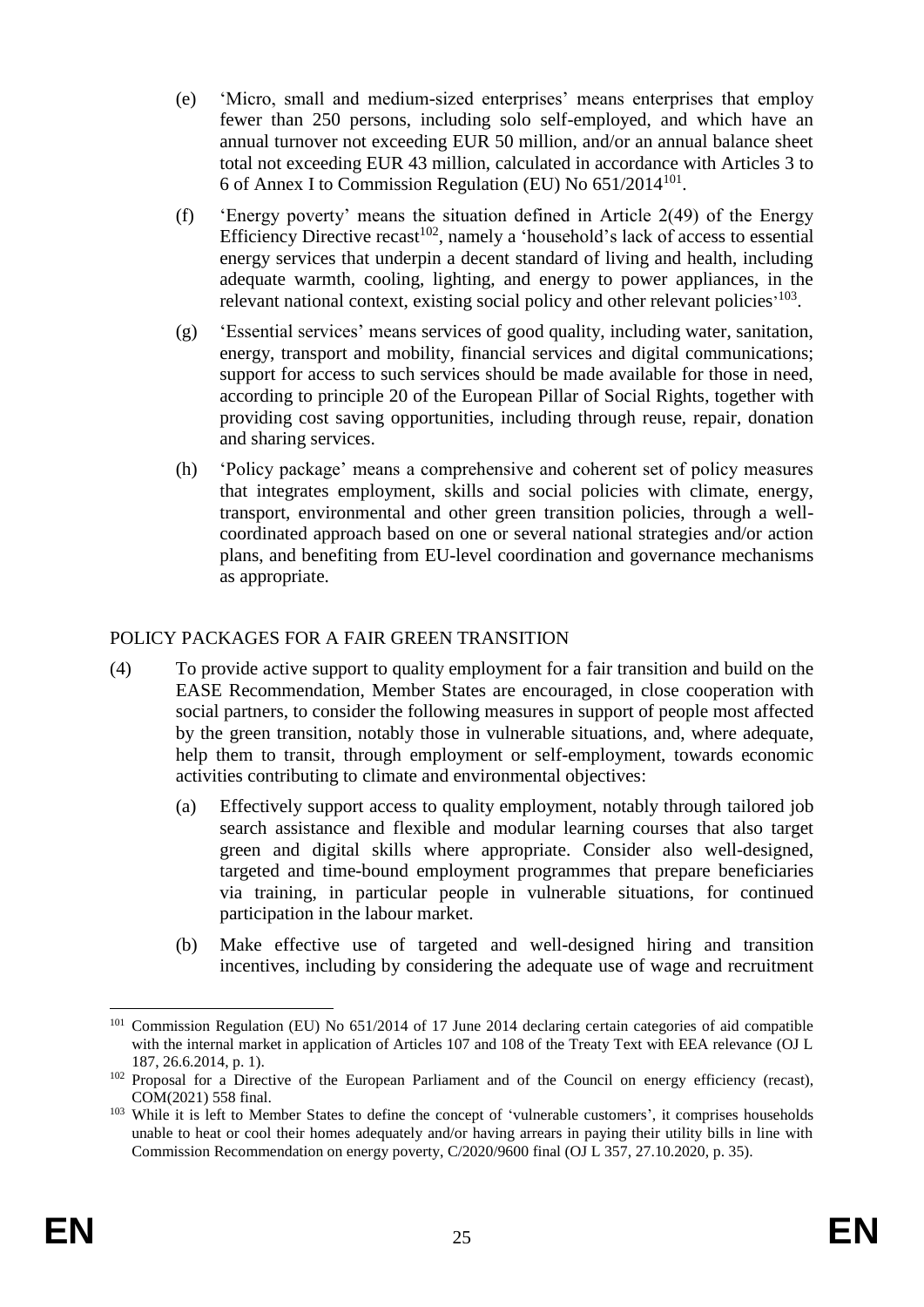subsidies and incentives linked to social security contributions, to accompany labour market transitions and labour mobility across regions and countries, in view of the opportunities and challenges of the green transition.

- (c) Promote entrepreneurship, including social enterprises<sup>104</sup>, in particular in regions facing transition challenges and, where appropriate, in sectors promoting climate and environmental objectives such as the circular economy. Support should combine financial measures, including grants, loans or equity, and non-financial measures, including training and advisory services, tailored to each phase of the business lifecycle. It should be inclusive and accessible to under-represented and disadvantaged groups.
- (d) Stimulate job creation, in particular in territories most affected by the green transition and, where appropriate, sectors promoting climate and environmental objectives such as the circular economy, by facilitating access to finance and markets for micro, small and medium-sized enterprises, in particular those contributing to climate and environmental objectives with a view to promoting competitiveness, innovation and employment across the single market, including in sectors and eco-systems of strategic relevance in national and local contexts.
- (e) Ensure the effective implementation and enforcement of existing rules on working conditions, in particular concerning occupational health and safety, work organisation and involvement of workers, in order to safeguard job quality in the transition, including in economic activities contributing to climate and environmental objectives.
- (f) Foster the use of socially responsible public procurement standards<sup>105</sup>, including via social award criteria creating opportunities for people most affected by the green transition, while also promoting green award criteria.
- (g) Provide for the full and meaningful involvement of workers and their representatives as regards the anticipation of change and the management of restructuring processes including those linked to the green transition, in line with the EU Quality Framework for anticipation of change and restructuring<sup>106</sup>.
- (5) To ensure equal access to quality and inclusive education, training and life-long learning as well as equal opportunities, Member States are encouraged to consider the following measures, to be implemented in close cooperation with social partners, in particular in support of people and households most affected by the green transition, notably those in vulnerable situations.
	- (a) Integrate the employment and social aspects of the green transition in the development and implementation of the national skills strategies under the European Skills Agenda and set-up and pro-actively steer stakeholder partnerships under the Pact for Skills, ensuring notably that skills are at the

<sup>104</sup> Communication from the Commission 'Building an economy that works for people: an action plan for the social economy', COM(2021) 778 final.

<sup>&</sup>lt;sup>105</sup> In line with the Directive (EU) 2019/882 of the European Parliament and of the Council of 17 April 2019 on the accessibility requirements for products and services (Text with EEA relevance) (OJ L 151, 7.6.2019, p. 70), and the Commission Notice 'Buying Social – A guide to taking account of social considerations in public procurement – Second edition' (OJ C 237, 18.6.2021, p. 1).

<sup>106</sup> Communication from the Commission 'EU Quality Framework for anticipation of change and restructuring', COM(2013) 882 final.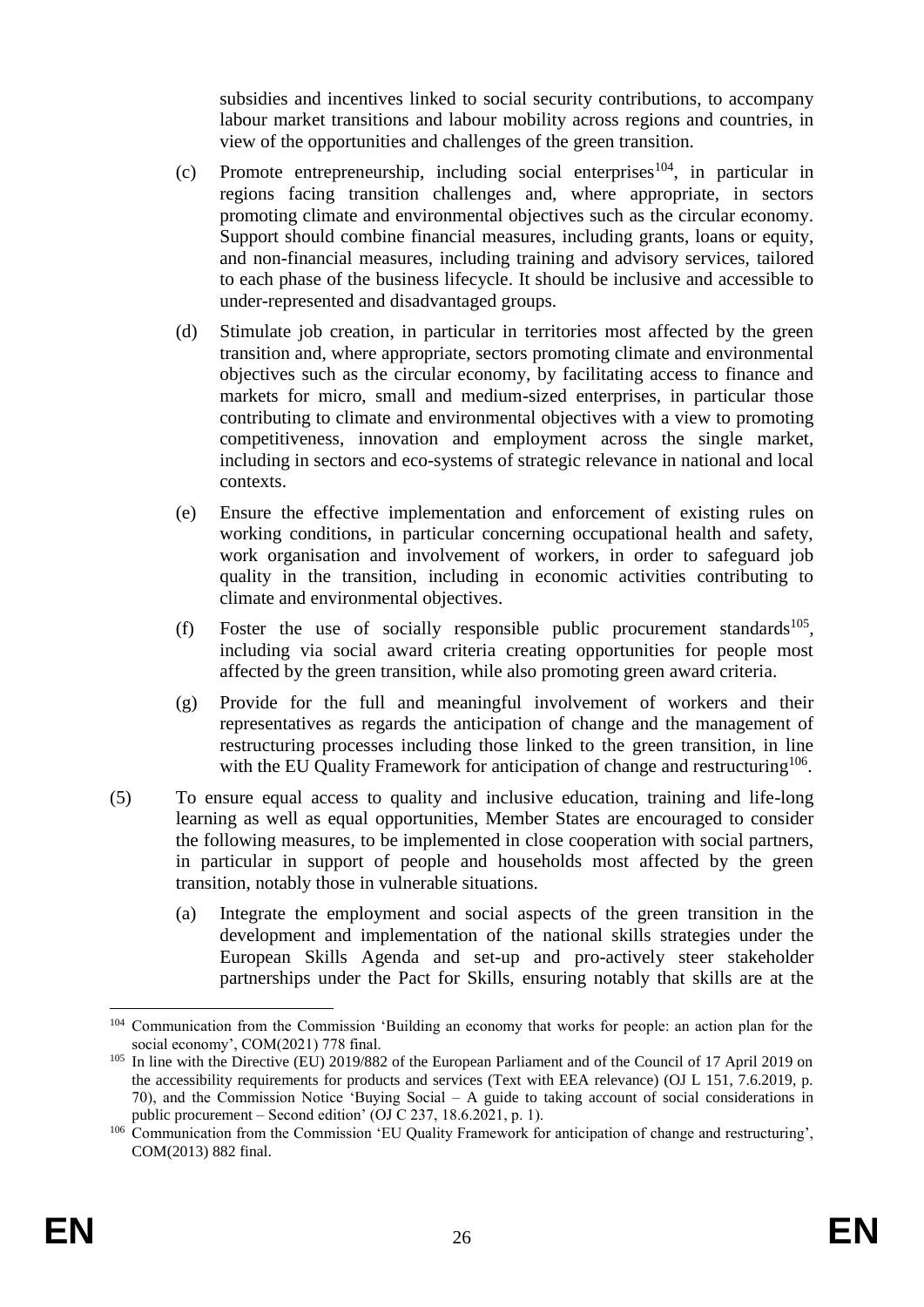heart of co-created transition pathways for relevant industrial ecosystems contributing to climate and environmental objectives.

- (b) Develop up-to-date labour market and skills intelligence and foresight, identifying and forecasting occupation-specific and transversal skills needs. Build on existing tools and initiatives, including the expertise of and cooperation with social partners and relevant stakeholders. Adapt education and training curricula accordingly.
- (c) Provide high-quality and inclusive initial education and training, including vocational education and training, that equips learners with skills and competences relevant for the green transition. Learning for sustainability – including science, technology, engineering and mathematics (STEM), interdisciplinary approaches, and digital skills – should be an integral part of these programmes. Take specific actions to attract women and other groups currently under-represented in the occupational areas concerned.
- (d) Introduce or strengthen support schemes for apprenticeships and paid traineeships with a strong training component, in particular in micro, small and medium-sized enterprises, including those contributing to climate and environmental objectives and in sectors facing particular skill shortages, such as construction and ICT. Such schemes should be subject to monitoring and evaluation, and safeguard job quality, in line with the European Framework for Quality and Effective Apprenticeships<sup>107</sup> and the Quality Framework for Traineeships $108$ .
- (e) Increase adult participation in training throughout the working life, in line with the upskilling and reskilling needs for the green transition, by ensuring that support is available for training within jobs, professional transitions and for transversal skills, notably to facilitate reconversion towards sectors and economic activities expected to expand. To this end, provide training entitlements in line with the proposed Council Recommendation on individual learning accounts<sup>109</sup> and in the form of paid training leave and career guidance. Support the development of short, quality-assured and widely recognised courses building on the European approach to micro-credentials $110$ .
- (6) To ensure the continued fairness of tax-benefit systems and social protection systems in the context of the green transition, and building on the Recommendation on access to social protection for workers and the self-employed<sup>111</sup>, Member States are encouraged to consider the following measures in support of people and households most affected by the green transition, notably those in vulnerable situations, in order to support labour market transitions, including transitions towards economic activities contributing to climate and environmental objectives, prevent and alleviate energy and transport poverty and mitigate regressive impacts of policy measures:

<sup>&</sup>lt;sup>107</sup> Council Recommendation of 15 March 2018 on a European Framework for Quality and Effective Apprenticeships (OJ C 153, 2.5.2018, p. 1).

<sup>&</sup>lt;sup>108</sup> Council Recommendation of 10 March 2014 on a Quality Framework for Traineeships (OJ C 88, 27.3.2014, p. 1).

 $109$  Proposal for a Council Recommendation on individual learning accounts, COM(2021) 773 final.

<sup>&</sup>lt;sup>110</sup> Proposal for a Council Recommendation on a European approach to micro-credentials for lifelong learning and employability, COM(2021) 770 final.

<sup>111</sup> Council Recommendation of 8 November 2019 on access to social protection for workers and the selfemployed (OJ C 387, 15.11.2019, p. 1).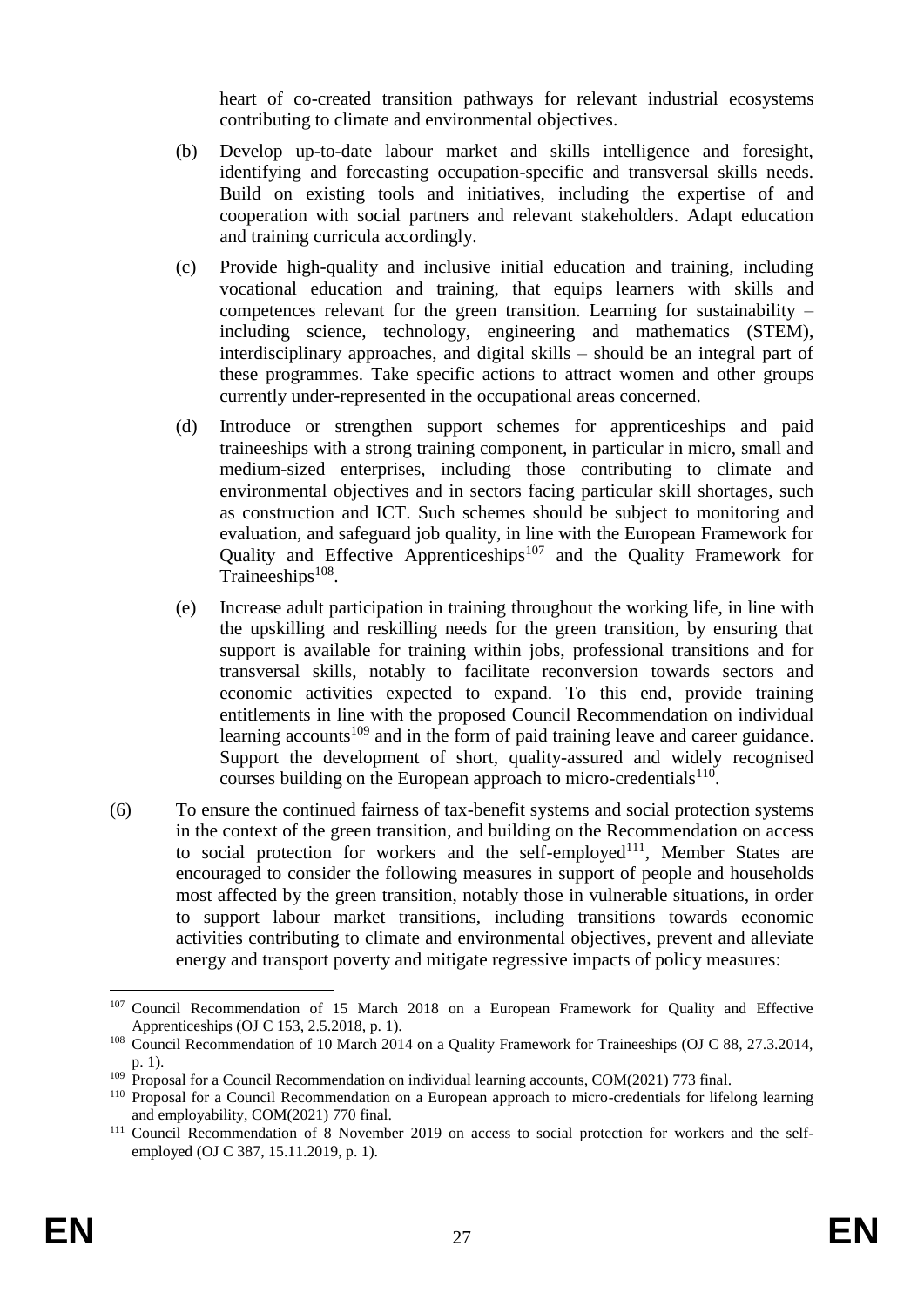- (a) Assess and, where necessary, adapt taxation systems in view of the challenges arising from the transition towards climate neutrality, notably by shifting the tax burden away from labour and reducing the tax wedge for low and middle income groups towards other sources contributing to climate and environmental objectives, preventing and mitigating regressive impacts, preserving the progressive character of direct taxation and safeguarding the financing of adequate social protection and investment measures, especially those targeted towards the green transition.
- (b) Assess and, where applicable, adapt social protection systems and social inclusion policies in view of the employment, social and health challenges posed by the green transition, in order to ensure their continued adequacy and sustainability. To this end, consider how the provision of adequate income security, including through innovative job-to-job transition schemes, unemployment benefits and minimum income systems can be best ensured and adapted to the needs arising from the green transition. Also ensure the provision and sustainable financing of high-quality, affordable and accessible social, health and long-term care services, especially to people and households most affected by the green transition, notably by investing in social infrastructure for childcare, long-term care and healthcare.
- (c) Provide, where necessary, and complementing measures outlined in 7(a) while they are being deployed, targeted and temporary direct income support, notably to people and households in vulnerable situations, to mitigate adverse income and price developments, also linked to improved incentives for urgently achieving necessary climate and environmental objectives while preserving price signals supporting the green transition. To this end, ensure the availability of proper funding for those measures, including by improving the quality of public expenditure, making optimal use of the Social Climate Fund, and drawing on the budgetary resources created by energy and environmental taxes and the EU Emissions Trading System.
- (d) Improve risk-awareness, risk reduction and risk-transfer solutions as concerns households and enterprises, in particular micro, small and medium-sized enterprises, notably by ensuring the availability and affordability of insurance solutions, in particular for people and households in vulnerable situations.
- (7) To ensure access to affordable essential services and housing for people and households most affected by the green transition, in particular those in vulnerable situations, Member States are encouraged to consider the following measures:
	- (a) Mobilise public and private financial support and provide incentives for private investments into renewable energy sources and energy efficiency, complemented by advice to consumers to better manage their energy use and to take informed decisions on saving energy, in order to lower their energy bills, targeting vulnerable households and communities especially. To this end, ensure the availability of proper funding for those measures, including by improving the quality of public expenditure, making optimal use of the Social Climate Fund, and drawing on the budgetary resources created by energy and environmental taxes and the EU Emissions Trading System.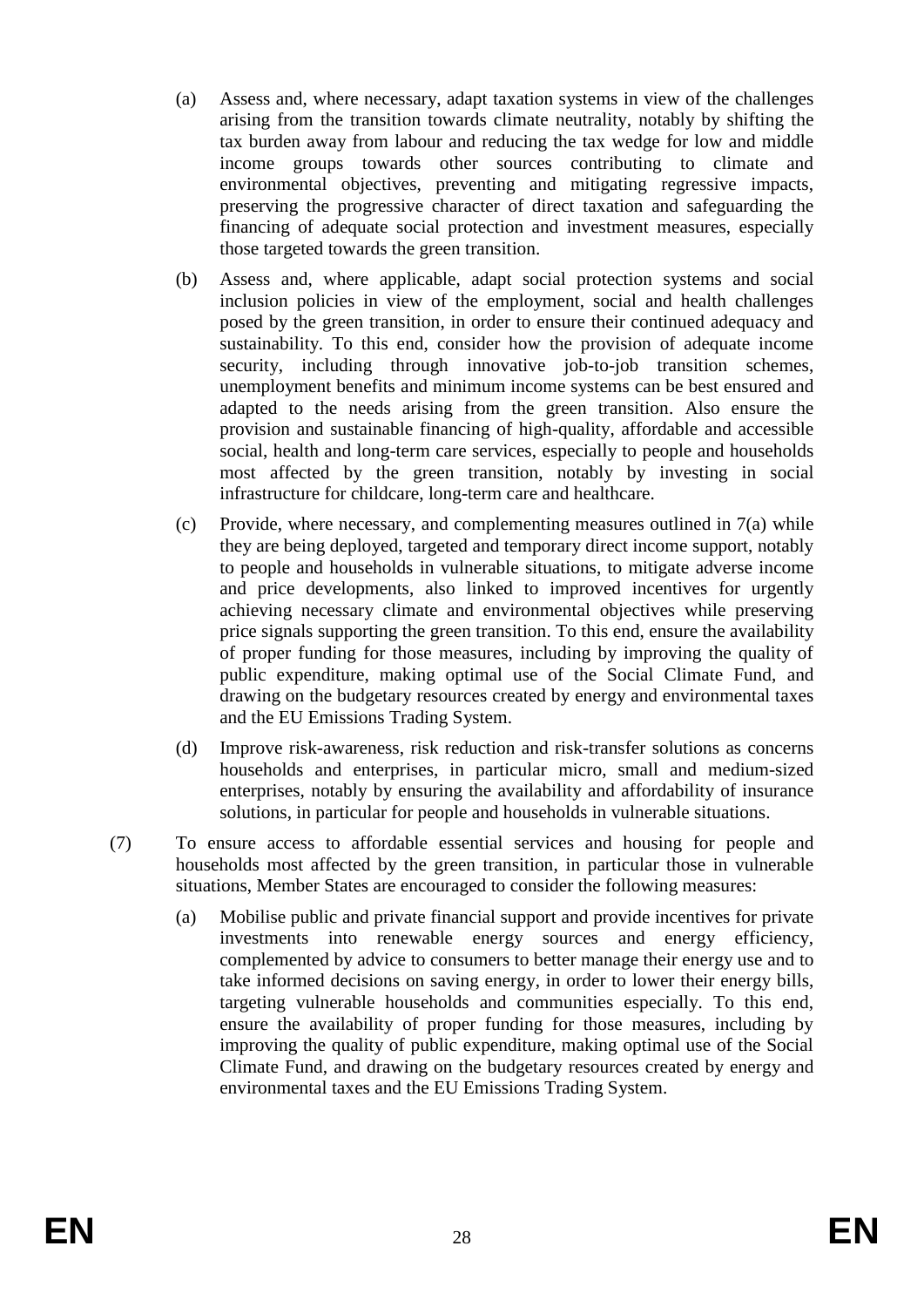- (b) Prevent and alleviate energy poverty by promoting and implementing energy efficiency improvement measures, including public and private investments in dwellings to stimulate renovations, including in the social housing sector  $112$ . To this end, provide well-designed tax incentives, grants and loans, together with related advice, also to micro, small and medium-sized enterprises, while paying due attention to incentives, in particular among owners and tenants, and the evolution of housing costs, notably for households in vulnerable situations.
- (c) Empower energy consumers, including households in vulnerable situations, by developing further self-supply via individual renewable energy arrangements as well as other services via citizen energy communities $113$ , accompanied by educational measures and campaigns, with a special focus on people in vulnerable situations and consumers living in rural areas.
- (d) Prevent and tackle mobility and transport challenges and obstacles for households in vulnerable situations, especially in remote, rural and low-income regions and cities, through adequate policy and support measures and the development of the necessary infrastructure, to improve essential connectivity, enabling access to education, health, employment, and social participation. Ensure, in particular, the availability, including frequency, of low-emission public transport and, where appropriate, promote the uptake of sustainable modes of private mobility<sup>114</sup>, with a focus on ensuring affordability, accessibility and safety.
- (e) Facilitate access to sustainable consumption, including nutrition, especially for people and households in vulnerable situations and in particular children, and promote cost-saving opportunities linked to the circular economy. To this end, provide for effective incentives and tools, such as social innovation actions and local initiatives, support reuse, repair, donation and sharing schemes, including through social economy enterprises, and promote education and awareness raising for environmental sustainability for learners of all ages and at all levels of education $115$ .

## CROSS-CUTTING ELEMENTS FOR POLICY ACTIONS SUPPORTING A FAIR GREEN **TRANSITION**

- (8) To advance the green transition in an inclusive and democratic way, integrating fair transition objectives from the outset into policy-making at all levels and ensuring an effective whole-of-economy approach to fair transition policies, Member States are invited to:
	- (a) Coordinate policy-making at all levels and across all relevant policy areas, notably in the context of the European Semester, including research and innovation with a view to building an integrated and enabling policy

<sup>&</sup>lt;sup>112</sup> In line with the upcoming revised Climate, Energy and Environmental Aid Guidelines foreseen to apply as of 2022.

<sup>113</sup> As defined in Article 2(11) of the Directive (EU) 2019/944 of the European Parliament and of the Council of 5 June 2019 on common rules for the internal market for electricity and amending Directive 2012/27/EU (OJ L 158, 14.6.2019, p. 125).

 $114$  In line with the Communication from the Commission 'Sustainable and Smart Mobility Strategy – putting European transport on track for the future', COM(2020) 789 final.

<sup>&</sup>lt;sup>115</sup> Proposal for a Council Recommendation on learning for environmental sustainability, COM(2021) 557 final.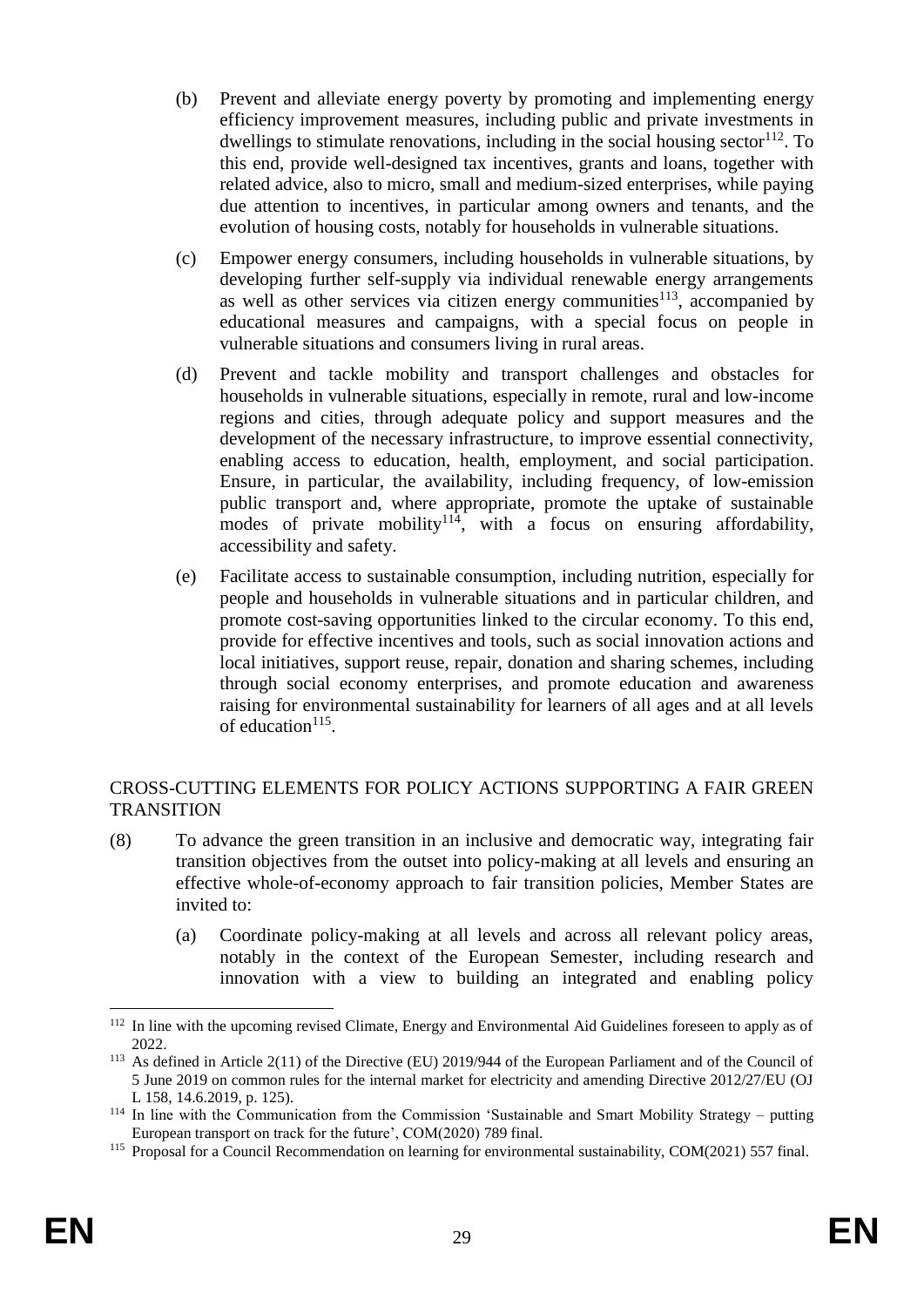framework that pays due attention to distributional impacts as well as to positive and negative spill-overs, including in cross-border regions, and integrates adequate and systematic evaluation strategies, including ex-ante and ex-post assessments.

- (b) Give an active role to regional and local authorities, given their proximity to citizens and local businesses, in the implementation and monitoring of fair transition policies.
- (c) Involve social partners at national, regional and local levels in all stages of policy-making foreseen under this recommendation, including through social dialogue and collective bargaining where adequate. In addition, promote further the full involvement of social partners in the design and implementation of transition pathways for industrial ecosystems under the EU's updated New Industrial Strategy.
- (d) Empower and enable people, civil society and stakeholders, including organisations representing people in vulnerable situations, including women, people with disabilities, youth and children calling for urgent climate action, and social economy actors including through European Climate Pact<sup>116</sup>, with a view to their participation in policy design and implementation, also by making use of new participatory models involving people in vulnerable situations.
- (e) Strengthen the operational capacities of the relevant public services to provide effective guidance and support for implementing fair transition policies. In particular, strengthen public employment services to support labour market transitions and skills intelligence, as well as labour inspectorates to safeguard working conditions. In addition, mobilise social and health services where appropriate, notably to support labour market transitions and address energy poverty.
- (9) To ensure the availability and quality of the data and evidence that are needed to put in place sound social and labour market policies for a fair transition to climate neutrality, Member States are invited to:
	- (a) Strengthen the evidence base on fair transition policies by inter alia advancing the gradual harmonisation and consistency of definitions, concepts and methodologies, including on the basis of Commission Recommendation (EU) 2020/1563 on energy poverty and follow-up actions in the Energy Poverty and Vulnerable Consumers Coordination Group, and using available methods for policy impact evaluations. Include also evaluation and data collection strategies in the preparation and design of relevant policy measures and legislative initiatives.
	- (b) Develop and mainstream the use of robust and transparent employment, social and distributional (ex-ante) impact assessments as part of national climate, energy and environmental reforms and measures.
	- (c) Ensure effective and transparent monitoring and independent (ex-post) evaluation of the employment, social and distributional effects of national reforms and measures contributing to climate and environmental objectives, involving social partners and other stakeholders in the identification of

<u>.</u>

<sup>116</sup> Communication from the Commission 'European Climate Pact', COM(2020) 788 final.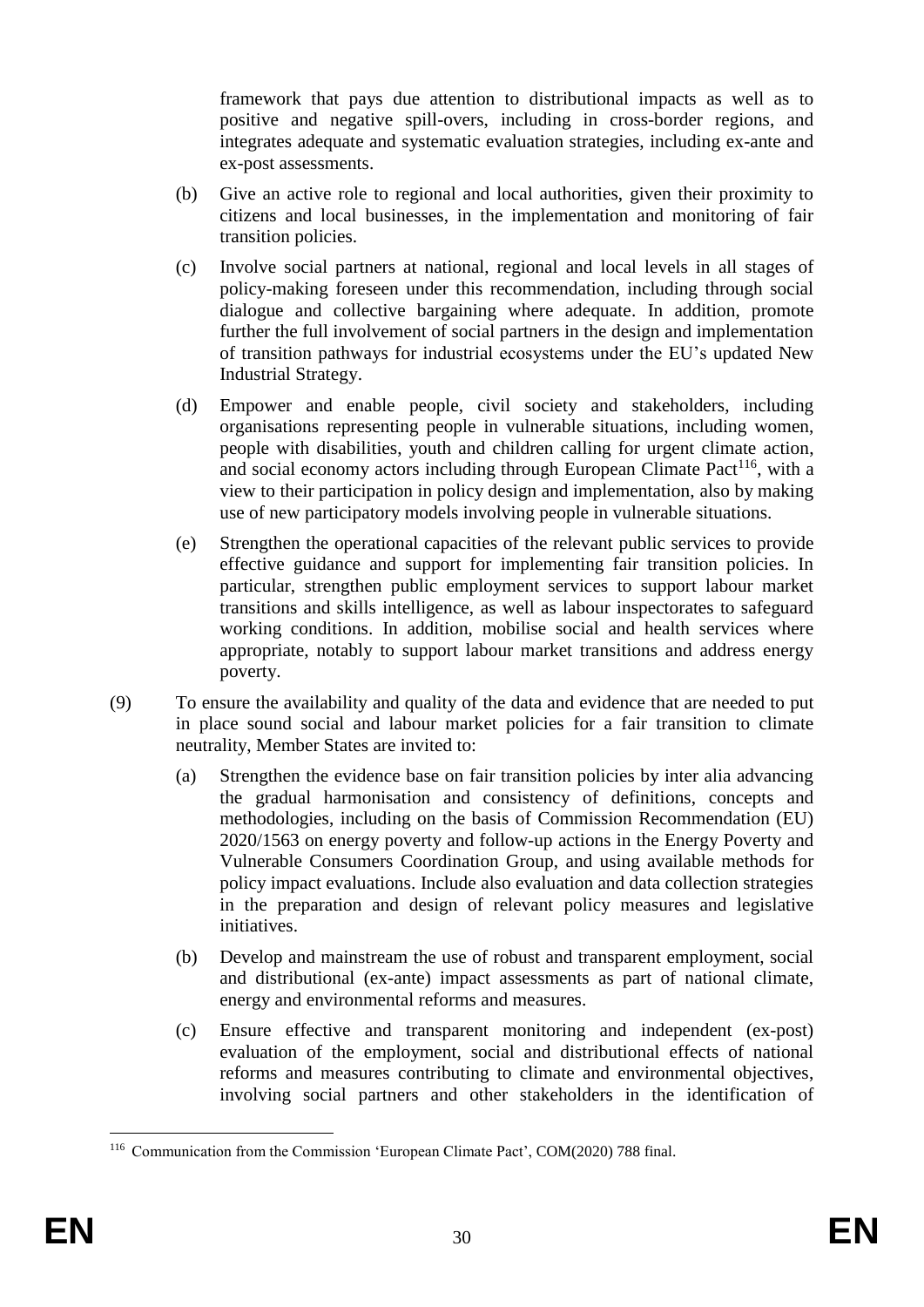evaluation questions and, as relevant, in the design and implementation of evaluation and consultation strategies.

- (d) Strengthen research and innovation actions at national and EU levels including through funding from the Horizon Europe programme, to enhance the modelling and assessment of the macroeconomic, employment and social dimension of climate change policies. Promote the involvement of social partners in the implementation of relevant research and innovation actions, notably Horizon Europe missions on 'Climate change adaptation, including Societal Transformation' and on 'Smart and climate-neutral cities', which can help develop practical solutions in support of the green transition at regional and local levels.
- (e) Present the outcomes of evaluations, foresight and monitoring exercises to the public at regular intervals, and organise exchanges with social partners, civil society and other stakeholders on the main outcomes and possible adjustments.

#### OPTIMAL USE OF PUBLIC AND PRIVATE FUNDING

- (10) To provide cost-effective investment and financial support in line with the state aid framework to address the social and labour markets aspects of a fair green transition, while exploiting synergies across available programmes and instruments, and focusing on regions and industrial ecosystems most affected, Member States are invited to:
	- (a) Implement fully the relevant reforms and investments under the Recovery and Resilience Plans, ensuring complementarity with other funds.
	- (b) Mobilise, and ensure a coherent and optimal use of existing instruments and funding options, including technical assistance, at Member States and EU level, to support relevant actions and investments. EU funding instruments comprise, in particular, the Cohesion Policy funds, the Just Transition Mechanism, InvestEU, the Technical Support Instrument, ERASMUS+, the European Globalisation Adjustment Fund for Displaced Workers (EGF), the LIFE programme, and the Modernisation Fund.
	- (c) Commit and deploy adequate national resources to contribute to the implementation of comprehensive sets of measures delivering a fair green transition. These measures should be adequately financed, including by improving the quality of public expenditure, mobilising further private financing, and/or using additional public revenues, also drawing on increasing revenues from emissions trading. Take into account employment, social and distributional aspects in the development of green budgeting practices.
	- (d) Design a balanced mix of measures in the national Social Climate Plans under the proposed Social Climate Fund, including by complementing green investments, where needed pending the impact of investments on reducing emissions and energy bills, with temporary and targeted income support measures to compensate vulnerable households and households that are transport users, taking also into account as appropriate relevant countryspecific challenges identified and recommendations issued in the context of the European Semester.